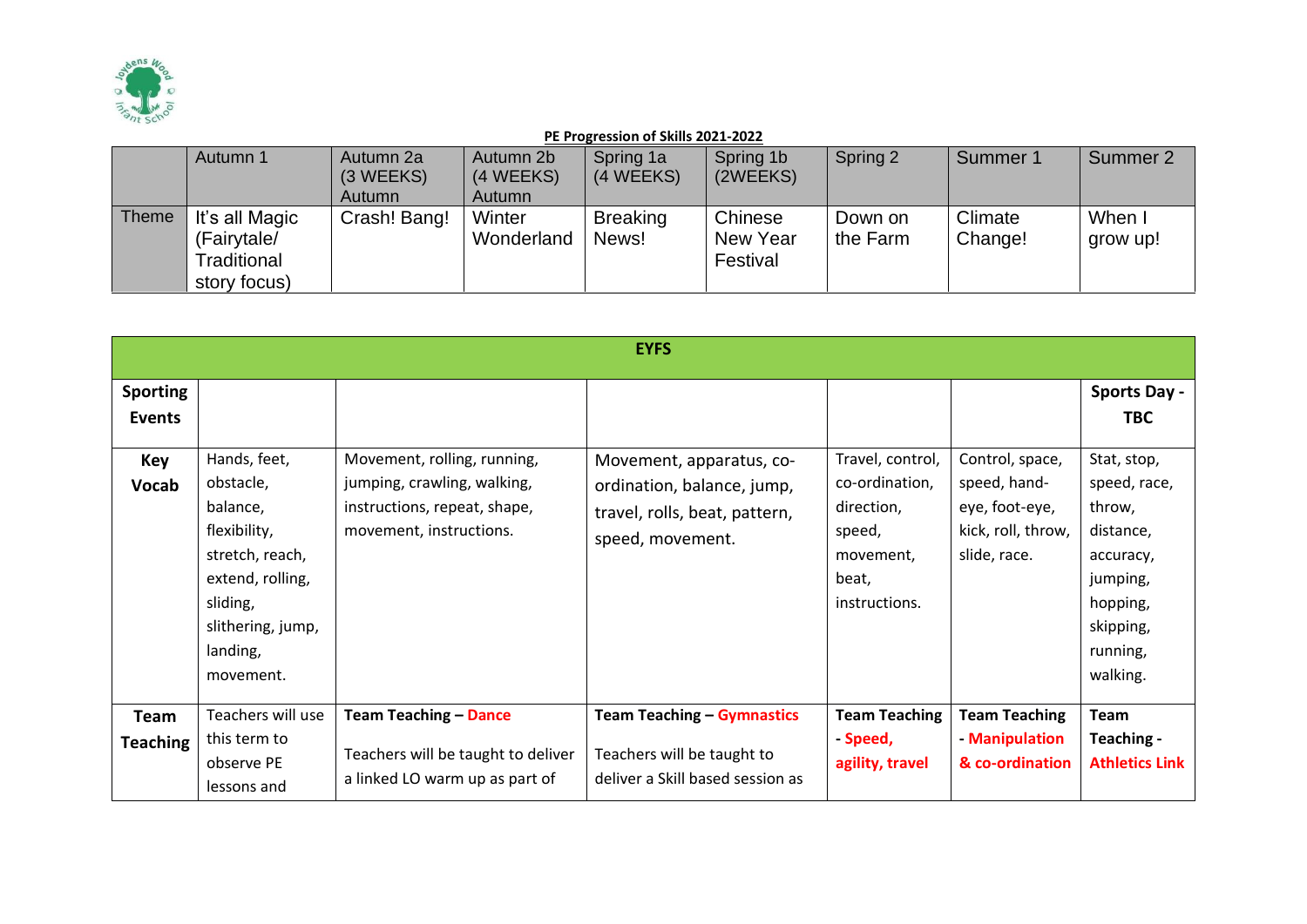

|       | Autumn 1                                                                                                                                                                                                                                                            | Autumn 2a<br>(3 WEEKS)<br>Autumn                                                                                                                                                                                                                                                                                                                                                                                    | Autumn 2b<br>(4 WEEKS)<br>Autumn | Spring 1a<br>(4 WEEKS)                                                                                                                                                                                                                                                                                                                                                                                   | Spring 1b<br>(2WEEKS)           | Spring 2                                                                                                                                                                                                                                                                                                        | Summer 1                                                                                                                                                                                                                                                                         | Summer 2                                                                                                                                                                                                                                                                                                             |
|-------|---------------------------------------------------------------------------------------------------------------------------------------------------------------------------------------------------------------------------------------------------------------------|---------------------------------------------------------------------------------------------------------------------------------------------------------------------------------------------------------------------------------------------------------------------------------------------------------------------------------------------------------------------------------------------------------------------|----------------------------------|----------------------------------------------------------------------------------------------------------------------------------------------------------------------------------------------------------------------------------------------------------------------------------------------------------------------------------------------------------------------------------------------------------|---------------------------------|-----------------------------------------------------------------------------------------------------------------------------------------------------------------------------------------------------------------------------------------------------------------------------------------------------------------|----------------------------------------------------------------------------------------------------------------------------------------------------------------------------------------------------------------------------------------------------------------------------------|----------------------------------------------------------------------------------------------------------------------------------------------------------------------------------------------------------------------------------------------------------------------------------------------------------------------|
| Theme | It's all Magic<br>(Fairytale/<br><b>Traditional</b><br>story focus)                                                                                                                                                                                                 | Crash! Bang!                                                                                                                                                                                                                                                                                                                                                                                                        | Winter<br>Wonderland             | <b>Breaking</b><br>News!                                                                                                                                                                                                                                                                                                                                                                                 | Chinese<br>New Year<br>Festival | Down on<br>the Farm                                                                                                                                                                                                                                                                                             | Climate<br>Change!                                                                                                                                                                                                                                                               | When I<br>grow up!                                                                                                                                                                                                                                                                                                   |
|       | learn; the<br>structure of a<br>lesson, how<br>assessments are<br>made in PE,<br>coaching<br>techniques, and<br>more subject<br>knowledge.<br>Can use hands<br>and feet to<br>negotiate<br>obstacles.<br>Develop balance,<br>flexibility and<br>body<br>management. | learning the structure and<br>develop their own coaching style.<br>With specialist advice<br>Children will be taught to:<br>Perform basic movements<br>including walking, running,<br>rolling, crawling, jumping and<br>taking weight on hands.<br>Follow simple instructions.<br>Replicate basic demonstrations<br>and copy/repeat simple<br>movements and shapes with<br>their body.<br>Respond to hearing music. |                                  | part of the PE lesson structure.<br>They will learn how to use AFL<br>effectively to assess and<br>monitor progress of their<br>pupils.<br>Children will be taught to:<br>Develop confidence in<br>fundamental movements.<br>To experience moving over,<br>under or on apparatus.<br>To develop co-ordination and<br>gross motor skills.<br>To link simple balance, jump<br>and travel actions together. |                                 | <b>Teachers will</b><br>be taught to<br>deliver the<br>next part of<br>the PE lesson<br>structure<br>which is a<br>differentiated<br>main activity.<br>They will learn<br>to stretch their<br>creative<br>understanding<br>of<br>differentiation<br>in PE<br>Children will<br>be taught to:<br>Participate in a | <b>Teachers will</b><br>have the<br>opportunity to<br>practice any of<br>their coaching<br>skills that they<br>would like to<br>work on<br>specifically<br>(subject<br>knowledge,<br>differentiation,<br>behaviour<br>management,<br>etc.)<br>Children will be<br>taught to send | <b>Teachers will</b><br>work on<br>planning and<br>delivering<br>their own PE<br>lessons. They<br>will design<br>lessons using<br>the structure<br>and ideas<br>they've learnt<br>and will have<br>constant<br>advice and<br>support in<br>each lesson<br>as it is being<br>taught. The<br>last lesson<br>will be an |
|       |                                                                                                                                                                                                                                                                     |                                                                                                                                                                                                                                                                                                                                                                                                                     |                                  |                                                                                                                                                                                                                                                                                                                                                                                                          |                                 | variety of small                                                                                                                                                                                                                                                                                                | and receive a                                                                                                                                                                                                                                                                    |                                                                                                                                                                                                                                                                                                                      |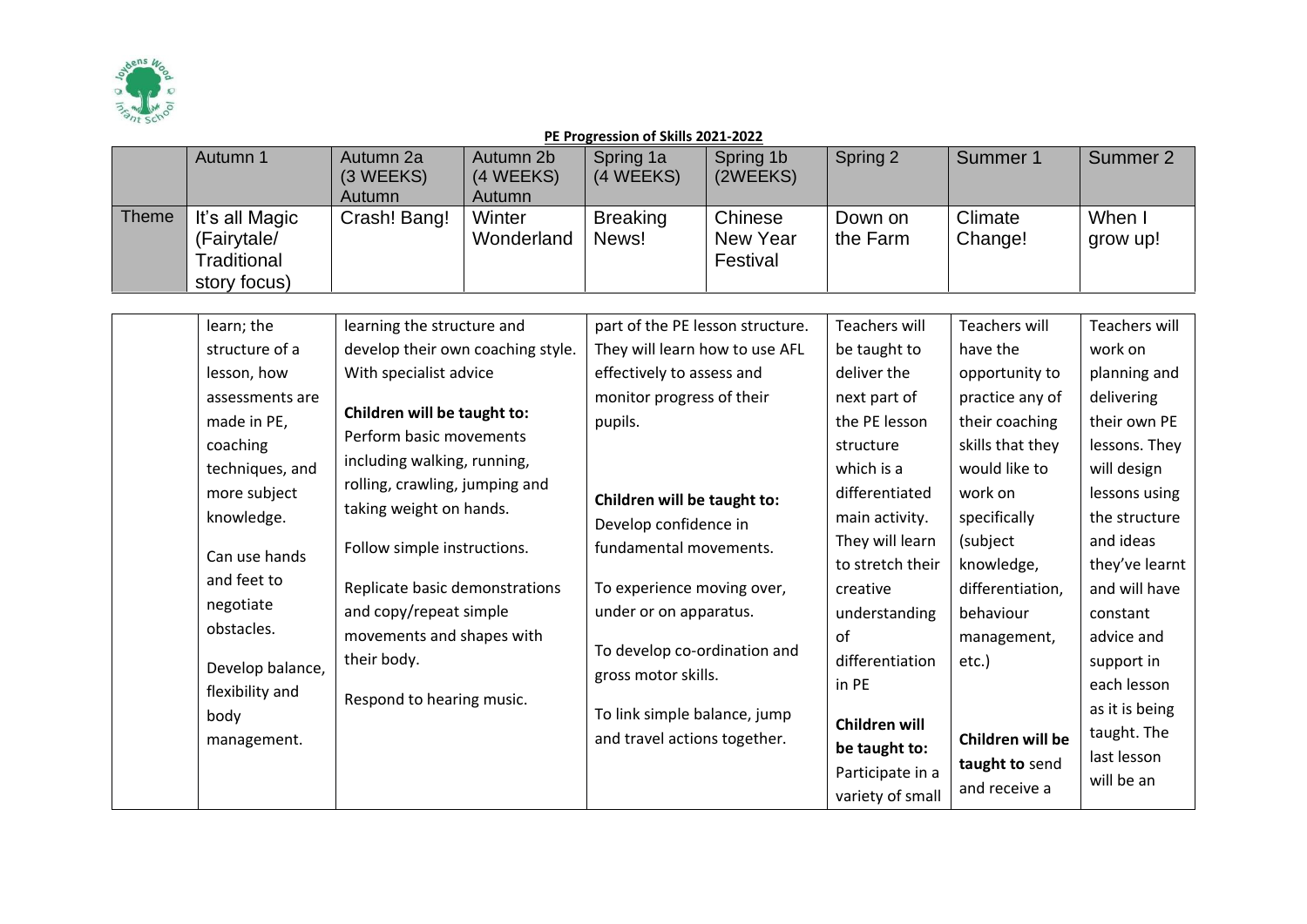

|       | Autumn 1                                                     | Autumn 2a<br>(3 WEEKS)<br><b>Autumn</b> | Autumn 2b<br>(4 WEEKS)<br>Autumn | Spring 1a<br>(4 WEEKS)   | Spring 1b<br>(2WEEKS)           | Spring 2            | Summer 1           | Summer 2           |
|-------|--------------------------------------------------------------|-----------------------------------------|----------------------------------|--------------------------|---------------------------------|---------------------|--------------------|--------------------|
| Theme | It's all Magic<br>(Fairytale/<br>Traditional<br>story focus) | Crash! Bang!                            | Winter<br>Wonderland             | <b>Breaking</b><br>News! | Chinese<br>New Year<br>Festival | Down on<br>the Farm | Climate<br>Change! | When I<br>grow up! |

| Can stretch,                                            |                                                                                                                                                   | To learn a refine a variety of | group                                                                                                                                                                               | variety of                                                                                                                                                                       | observation                                                                                                                                                                            |
|---------------------------------------------------------|---------------------------------------------------------------------------------------------------------------------------------------------------|--------------------------------|-------------------------------------------------------------------------------------------------------------------------------------------------------------------------------------|----------------------------------------------------------------------------------------------------------------------------------------------------------------------------------|----------------------------------------------------------------------------------------------------------------------------------------------------------------------------------------|
|                                                         | reach, extend in                                                                                                                                  | shapes, jumps, rolls and       | cooperative                                                                                                                                                                         | objects with                                                                                                                                                                     | on any PE                                                                                                                                                                              |
|                                                         | a variety of ways                                                                                                                                 | balances.                      | activities                                                                                                                                                                          | different body                                                                                                                                                                   | subject they                                                                                                                                                                           |
|                                                         | and positions.                                                                                                                                    |                                |                                                                                                                                                                                     | parts                                                                                                                                                                            | wish to                                                                                                                                                                                |
| sliding, and<br>slithering.<br>offs and<br>a variety of | Explore rolling,<br>Jump using a<br>variety of take<br>landings, moving<br>on and off low<br>apparatus using<br>hands and feet in<br>combinations |                                | Travel with<br>control and<br>coordination.<br>Change<br>direction at<br>speed in<br>games and<br>session drills.<br>Perform<br>actions that<br>demonstrate<br>changes of<br>speed. | Work with<br>others to<br>control objects<br>in space.<br>Coordinate<br>body parts such<br>as hand-eye,<br>foot-eye over a<br>variety of<br>activities and in<br>different ways. | teach.<br>Children will<br>be taught to:<br>Participate in<br>sports day<br>and physical<br>activities that<br>are included<br>within this<br>event.<br>Can start and<br>stop at speed |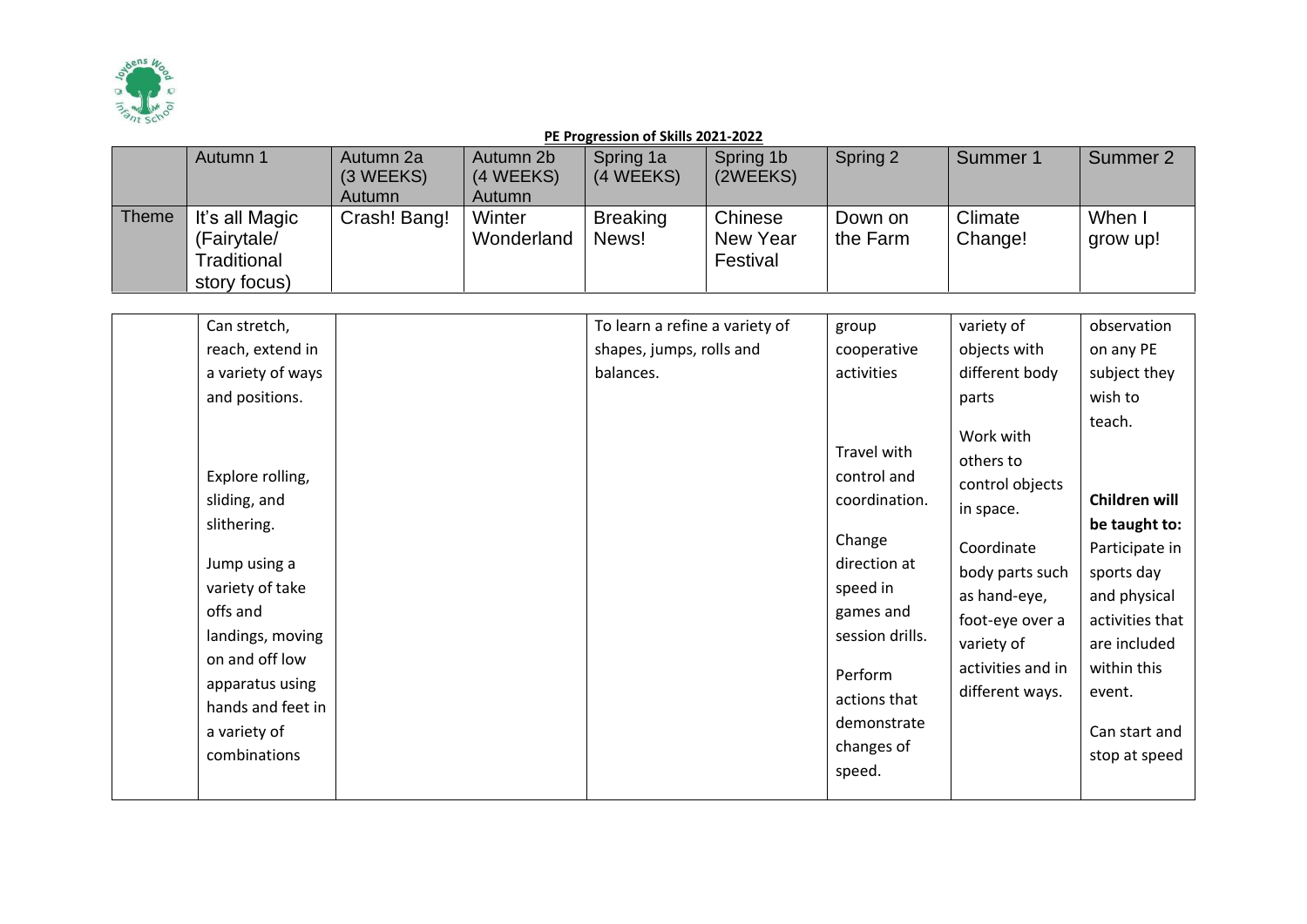

|       | Autumn 1       | Autumn 2a     | Autumn 2b  | Spring 1a       | Spring 1b | Spring 2 | Summer 1 | Summer 2 |
|-------|----------------|---------------|------------|-----------------|-----------|----------|----------|----------|
|       |                | (3 WEEKS)     | (4 WEEKS)  | (4 WEEKS)       | (2WEEKS)  |          |          |          |
|       |                | <b>Autumn</b> | Autumn     |                 |           |          |          |          |
| Theme | It's all Magic | Crash! Bang!  | Winter     | <b>Breaking</b> | Chinese   | Down on  | Climate  | When I   |
|       | (Fairytale/    |               | Wonderland | News!           | New Year  | the Farm | Change!  | grow up! |
|       | Traditional    |               |            |                 | Festival  |          |          |          |
|       | story focus)   |               |            |                 |           |          |          |          |

| Gain confidence                                   | Relate                            | in a variety of                                                               |
|---------------------------------------------------|-----------------------------------|-------------------------------------------------------------------------------|
| in a variety of                                   | movements to                      | races.                                                                        |
| gross motor<br>skills.<br>Work with<br>others and | music and<br>percussion<br>beats. | Can handle<br>and throw a<br>variety of<br>objects with<br>accuracy<br>and/or |
| participate in a<br>variety of small              |                                   | distance.                                                                     |
| group activities.                                 |                                   | Move on<br>their feet in a<br>variety of                                      |
|                                                   |                                   | ways<br>including,<br>jumping,<br>skipping,<br>hopping,                       |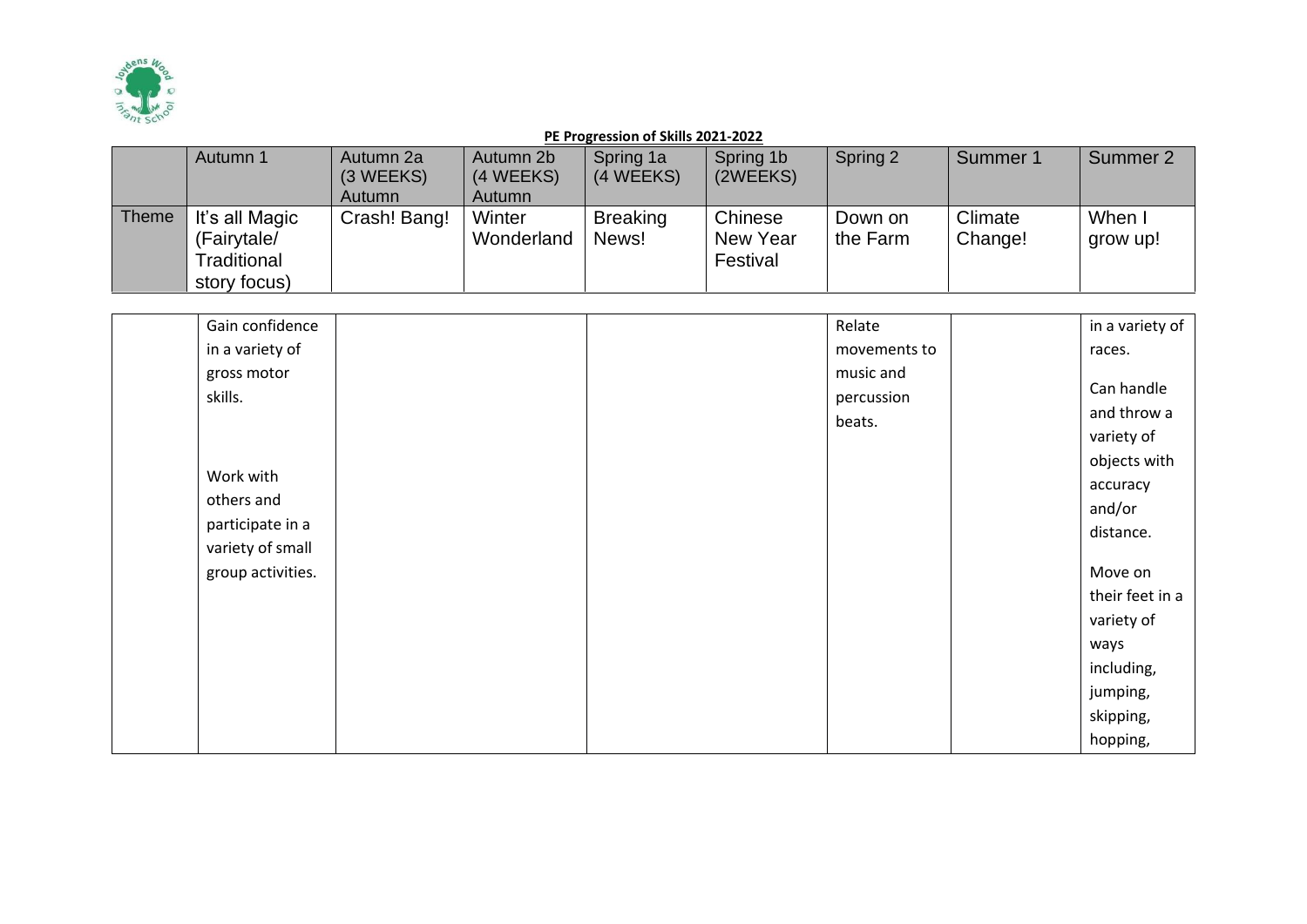

|              | Autumn 1       | Autumn 2a     | Autumn 2b  | Spring 1a       | Spring 1b | Spring 2 | Summer 1 | Summer 2 |
|--------------|----------------|---------------|------------|-----------------|-----------|----------|----------|----------|
|              |                | (3 WEEKS)     | (4 WEEKS)  | (4 WEEKS)       | (2WEEKS)  |          |          |          |
|              |                | <b>Autumn</b> | Autumn     |                 |           |          |          |          |
| <b>Theme</b> | It's all Magic | Crash! Bang!  | Winter     | <b>Breaking</b> | Chinese   | Down on  | Climate  | When I   |
|              | (Fairytale/    |               | Wonderland | News!           | New Year  | the Farm | Change!  | grow up! |
|              | Traditional    |               |            |                 | Festival  |          |          |          |
|              | story focus)   |               |            |                 |           |          |          |          |

|            |                                              |                                                                                                                                                                                                                                                                                             |                                                                                                                                                                                                                                                                                                   |                                                                                                                                                                                        |                                                                                                                                                                                                                                                              | running, and<br>walking.                                                                                                                                                                                                             |
|------------|----------------------------------------------|---------------------------------------------------------------------------------------------------------------------------------------------------------------------------------------------------------------------------------------------------------------------------------------------|---------------------------------------------------------------------------------------------------------------------------------------------------------------------------------------------------------------------------------------------------------------------------------------------------|----------------------------------------------------------------------------------------------------------------------------------------------------------------------------------------|--------------------------------------------------------------------------------------------------------------------------------------------------------------------------------------------------------------------------------------------------------------|--------------------------------------------------------------------------------------------------------------------------------------------------------------------------------------------------------------------------------------|
|            |                                              |                                                                                                                                                                                                                                                                                             |                                                                                                                                                                                                                                                                                                   |                                                                                                                                                                                        |                                                                                                                                                                                                                                                              |                                                                                                                                                                                                                                      |
| <b>PPA</b> | <b>Body</b><br><b>Management</b><br>and BEAM | <b>PPA Cover - Gymnastics</b><br>Children will be taught to:<br>Perform basic movements<br>including crawling, jumping,<br>rolling, and taking weight on<br>hands.<br>Able to follow instructions.<br>Replicate basic demonstrations<br>and copy and repeat simple<br>movements and shapes. | <b>PPA Cover - Dance</b><br>Children will be taught to:<br>Recognise that actions can be<br>reproduced in time to music;<br>beat patterns and different<br>speeds.<br>Perform a wide variety of dance<br>actions both similar and<br>contrasting<br>Copy and perform simple<br>movement patterns. | <b>PPA Cover -</b><br>Problem<br>solving & team<br>games<br>Children will<br>be taught to:<br>Work with a<br>partner to<br>listen, share<br>ideas,<br>question, and<br>choose.<br>Move | <b>PPA Cover -</b><br><b>Attack Defend</b><br><b>Shoot</b><br>Children will be<br>taught to: Work<br>in collaboration<br>with others to<br>score points.<br>Kick, roll, throw,<br>or slide an<br>object towards<br>a target to<br>score points.<br>Engage in | <b>PPA Cover -</b><br><b>Multi skills</b><br>Children will<br>be taught to:<br>Further<br>improve any<br>of the PE<br>skills they've<br>learnt this<br>year<br>Demonstrate<br>increasing<br>control over a<br>variety of<br>objects. |
|            |                                              |                                                                                                                                                                                                                                                                                             |                                                                                                                                                                                                                                                                                                   | confidently<br>and                                                                                                                                                                     | competitive                                                                                                                                                                                                                                                  |                                                                                                                                                                                                                                      |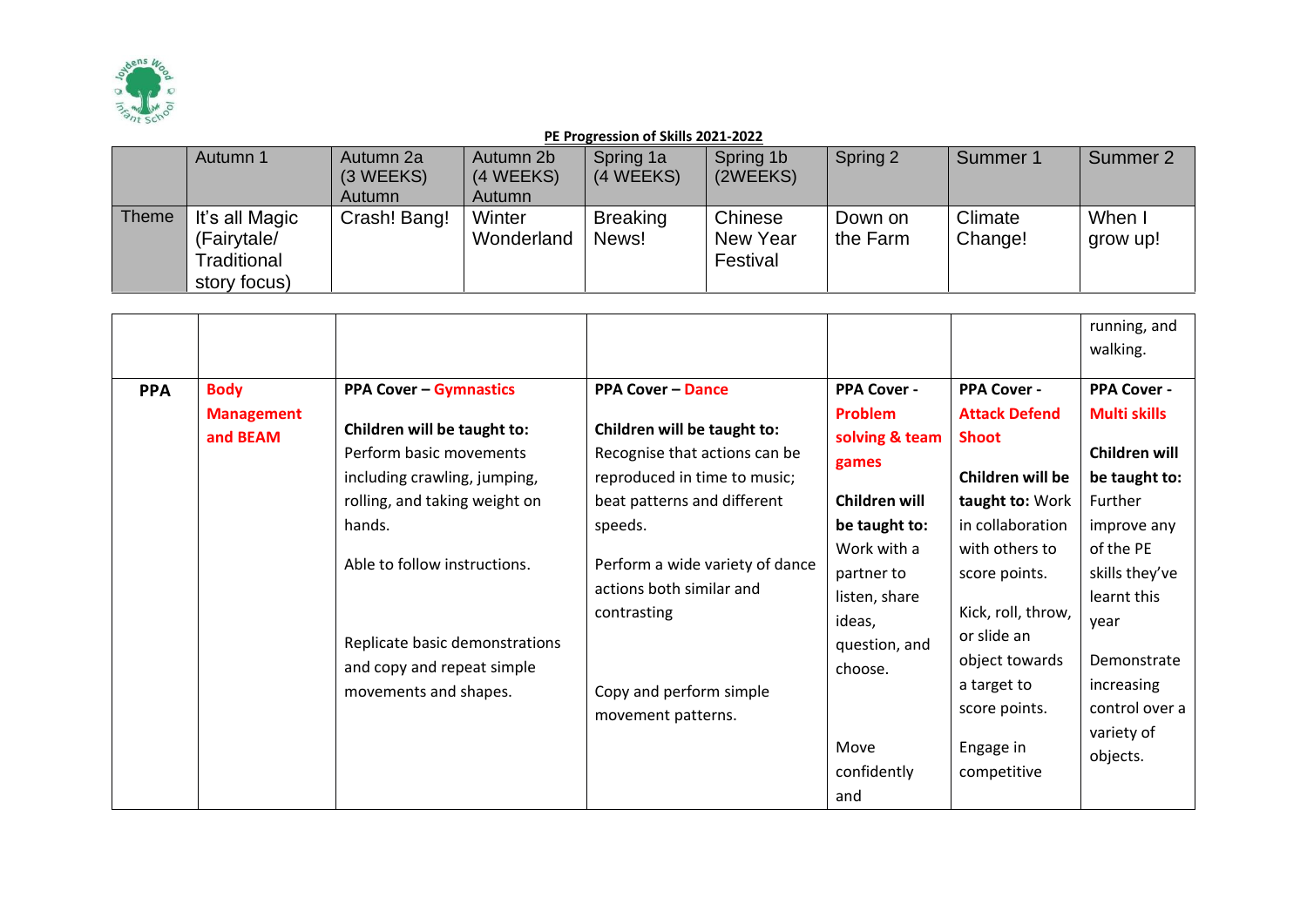

|       | Autumn 1       | Autumn 2a    | Autumn 2b  | Spring 1a       | Spring 1b | Spring 2 | Summer 1 | Summer 2 |
|-------|----------------|--------------|------------|-----------------|-----------|----------|----------|----------|
|       |                | (3 WEEKS)    | (4 WEEKS)  | (4 WEEKS)       | (2WEEKS)  |          |          |          |
|       |                | Autumn       | Autumn     |                 |           |          |          |          |
| Theme | It's all Magic | Crash! Bang! | Winter     | <b>Breaking</b> | Chinese   | Down on  | Climate  | When I   |
|       | (Fairytale/    |              | Wonderland | News!           | New Year  | the Farm | Change!  | grow up! |
|       | Traditional    |              |            |                 | Festival  |          |          |          |
|       | story focus)   |              |            |                 |           |          |          |          |

|  |  | cooperatively   | activities and | Demonstrate   |
|--|--|-----------------|----------------|---------------|
|  |  | in space,       | races.         | good control  |
|  |  | travelling in a |                | and co-       |
|  |  | range of ways.  |                | ordination in |
|  |  |                 |                | large and     |
|  |  | Manoeuvre       |                | small         |
|  |  | different       |                | movement.     |
|  |  | objects in      |                |               |
|  |  | different ways  |                |               |
|  |  | to complete     |                |               |
|  |  | tasks.          |                | Develop       |
|  |  |                 |                | fundamental   |
|  |  | Follow game     |                | movement      |
|  |  | rules and       |                | skills of     |
|  |  | instructions.   |                | balance,      |
|  |  |                 |                | coordination, |
|  |  |                 |                | speed and     |
|  |  |                 |                | agility.      |
|  |  |                 |                |               |
|  |  |                 |                | Work as a     |
|  |  |                 |                | team in       |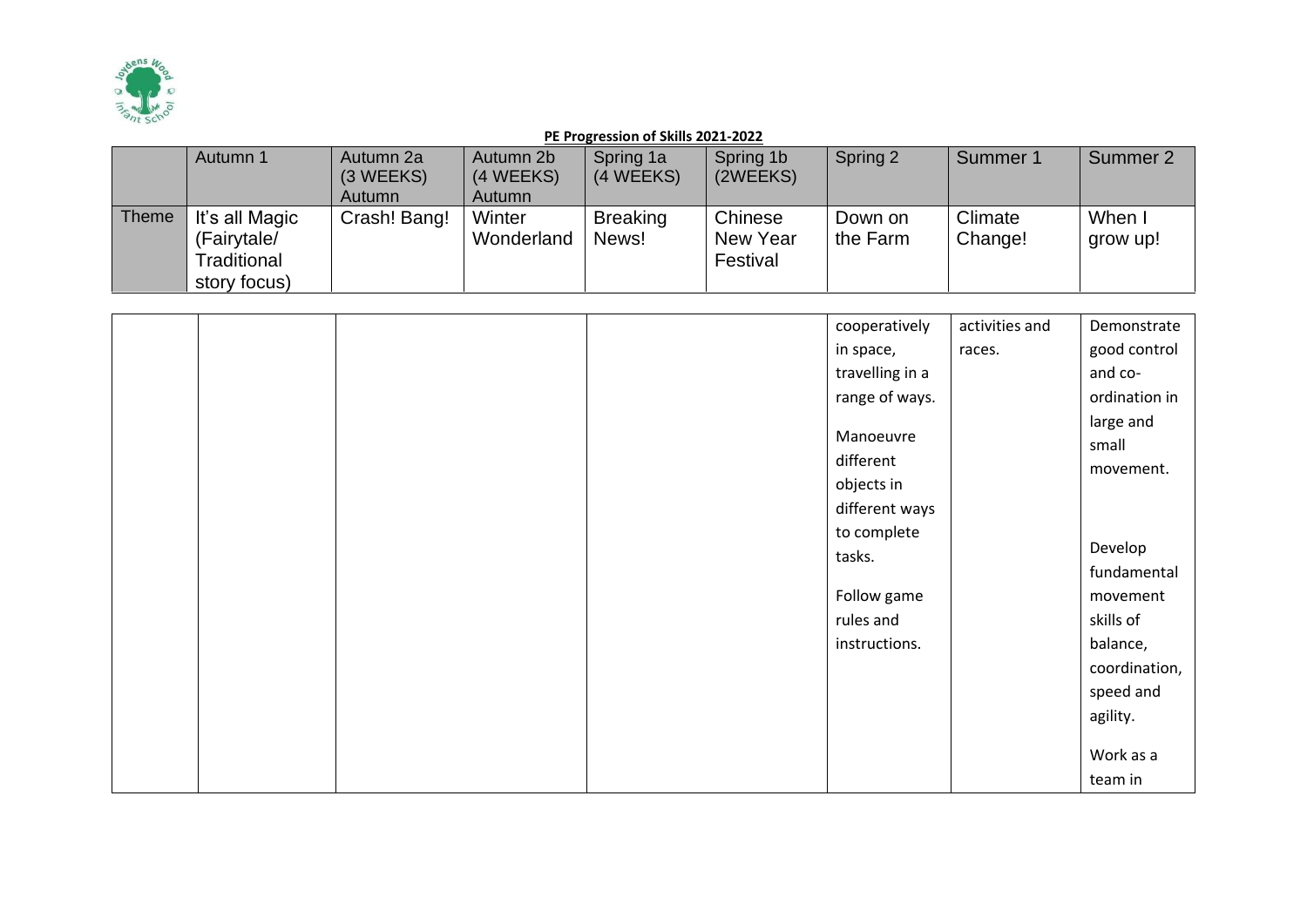

|              | Autumn 1       | Autumn 2a<br>(3 WEEKS) | Autumn 2b<br>(4 WEEKS) | Spring 1a<br>(4 WEEKS) | Spring 1b<br>(2WEEKS) | Spring 2 | Summer 1 | Summer 2 |
|--------------|----------------|------------------------|------------------------|------------------------|-----------------------|----------|----------|----------|
|              |                | Autumn                 | Autumn                 |                        |                       |          |          |          |
| <b>Theme</b> | It's all Magic | Crash! Bang!           | Winter                 | <b>Breaking</b>        | Chinese               | Down on  | Climate  | When I   |
|              | (Fairytale/    |                        | Wonderland             | News!                  | New Year              | the Farm | Change!  | grow up! |
|              | Traditional    |                        |                        |                        | Festival              |          |          |          |
|              | story focus)   |                        |                        |                        |                       |          |          |          |

|  |  |  | competitive |
|--|--|--|-------------|
|  |  |  | games       |
|  |  |  |             |
|  |  |  |             |
|  |  |  |             |
|  |  |  |             |
|  |  |  |             |
|  |  |  |             |
|  |  |  |             |
|  |  |  |             |
|  |  |  |             |
|  |  |  |             |
|  |  |  |             |
|  |  |  |             |
|  |  |  |             |
|  |  |  |             |
|  |  |  |             |
|  |  |  |             |
|  |  |  |             |
|  |  |  |             |
|  |  |  |             |
|  |  |  |             |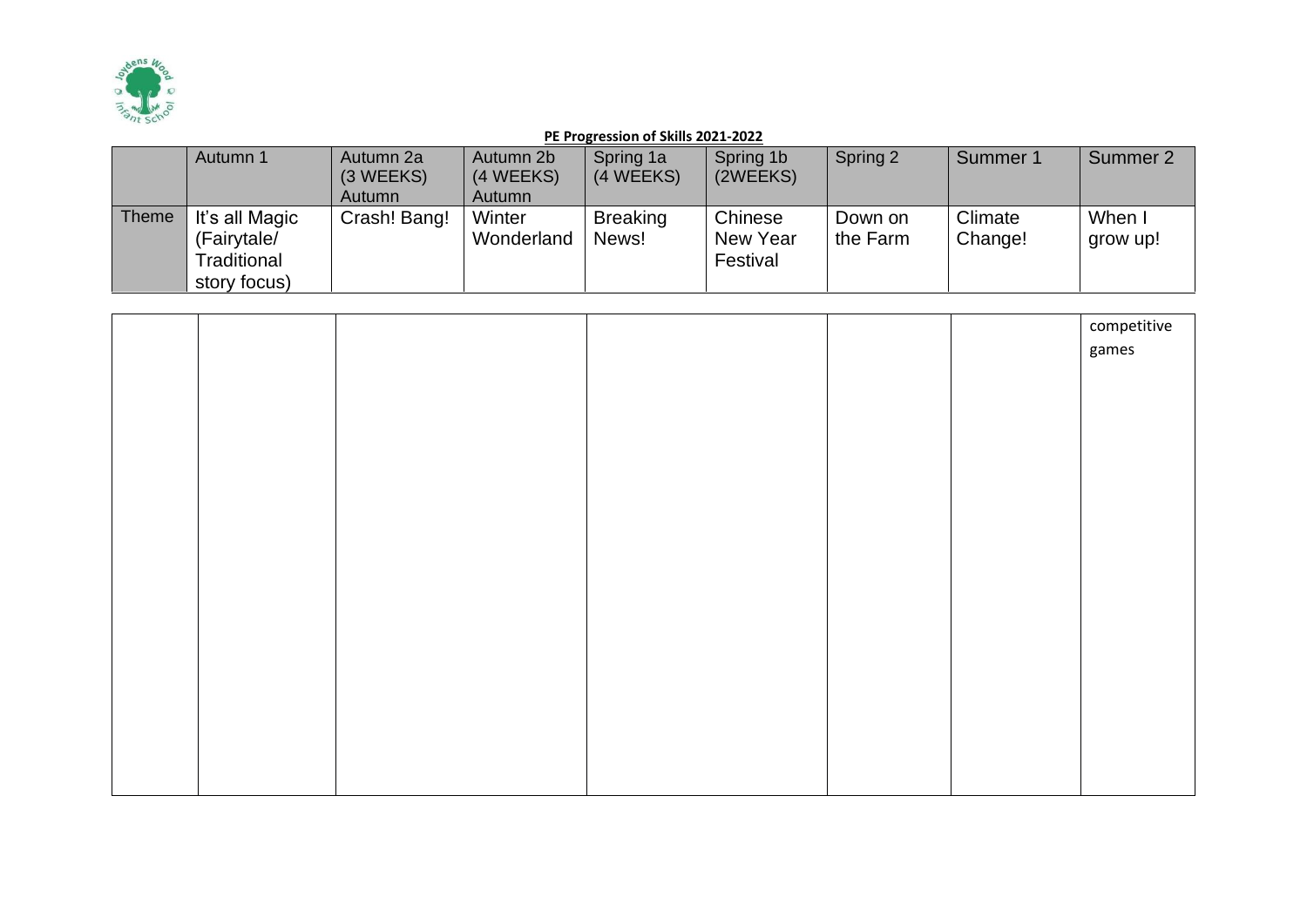

|              | Autumn 1                                                     | Autumn 2a<br>(3 WEEKS)<br><b>Autumn</b> | Autumn 2b<br>(4 WEEKS)<br>Autumn | Spring 1a<br>(4 WEEKS)   | Spring 1b<br>(2WEEKS)           | Spring 2            | Summer 1           | Summer 2           |
|--------------|--------------------------------------------------------------|-----------------------------------------|----------------------------------|--------------------------|---------------------------------|---------------------|--------------------|--------------------|
| <b>Theme</b> | It's all Magic<br>(Fairytale/<br>Traditional<br>story focus) | Crash! Bang!                            | Winter<br>Wonderland             | <b>Breaking</b><br>News! | Chinese<br>New Year<br>Festival | Down on<br>the Farm | Climate<br>Change! | When I<br>grow up! |

|                                                         |                                                                                                  |                                                                                                                                 | Year 1                                                                                                                                                                            |                                                                                                                |                                                                                                                                                           |                                                                                                                                                                       |
|---------------------------------------------------------|--------------------------------------------------------------------------------------------------|---------------------------------------------------------------------------------------------------------------------------------|-----------------------------------------------------------------------------------------------------------------------------------------------------------------------------------|----------------------------------------------------------------------------------------------------------------|-----------------------------------------------------------------------------------------------------------------------------------------------------------|-----------------------------------------------------------------------------------------------------------------------------------------------------------------------|
| <b>Sporting</b><br>events<br><b>Key</b><br><b>Vocab</b> | Roll, slide,<br>accuracy, rules,<br>competitive,<br>cooperative,<br>bounce,<br>intercept, throw. | Action, dance, movement, beat,<br>unison, control, theme, story,<br>action, shape, confidence,<br>balance, coordination, rolls. | Movement, apparatus, co-<br>ordination, balance, jump,<br>travel, rolls, beat, pattern,<br>speed, movement, sequence,<br>unison, routine, relaxed,<br>stretches, curled, compose. | Hand, bat,<br>send, return,<br>receive, space,<br>co-ordination,<br>invasion, rules,<br>dribbling,<br>passing. | Hit, track,<br>retrieve, roll.<br>Throw, catch,<br>fielding, control,<br>run, throwing,<br>catching,<br>sending,<br>dominant,<br>chase, stop,<br>control. | Spots Day -<br><b>TBC</b><br>Stat, stop,<br>speed,<br>balance,<br>agility, race,<br>throw,<br>distance,<br>accuracy,<br>jumping,<br>hopping,<br>skipping,<br>running, |
|                                                         |                                                                                                  |                                                                                                                                 |                                                                                                                                                                                   |                                                                                                                |                                                                                                                                                           | walking,<br>relay.                                                                                                                                                    |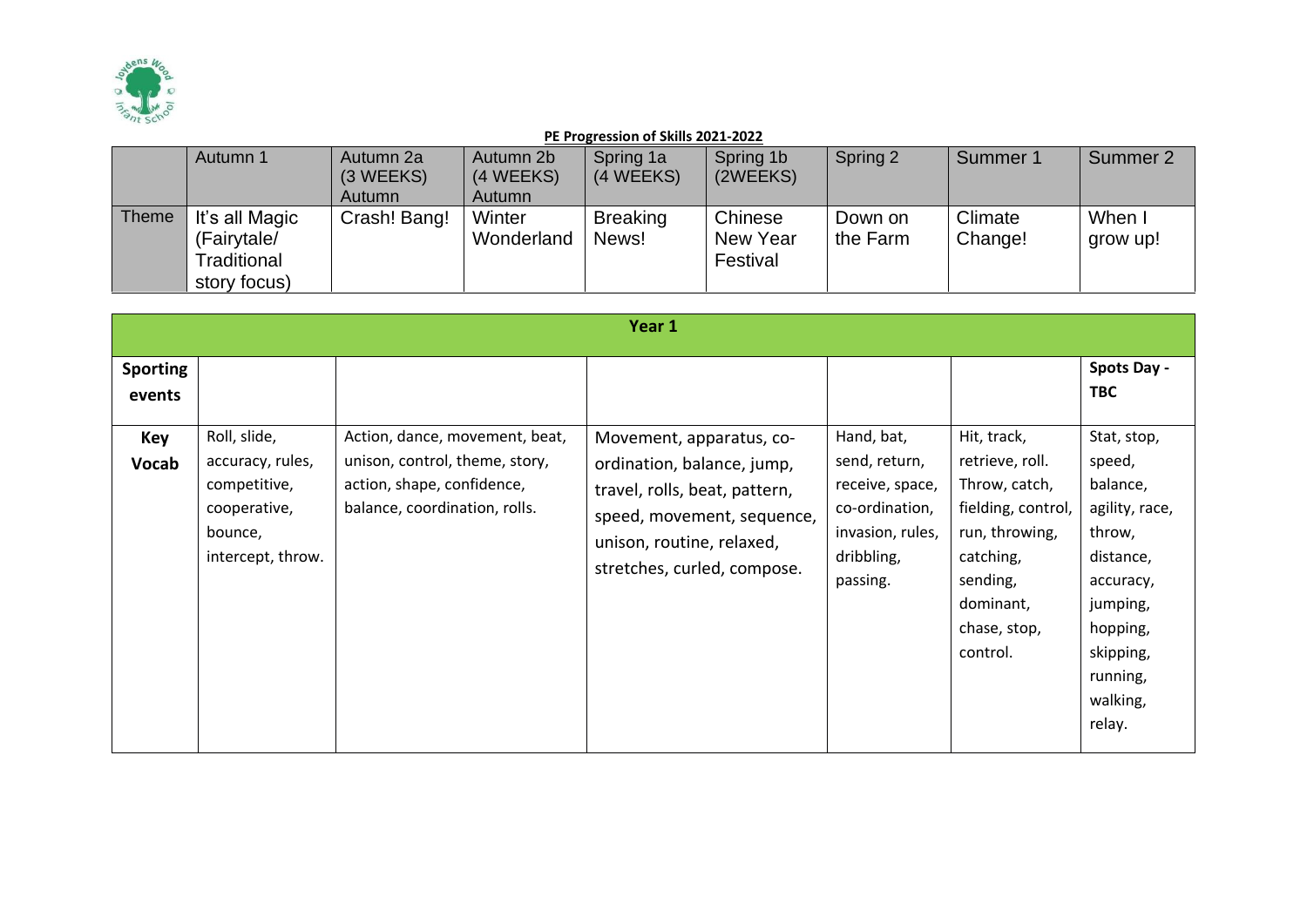

|              | Autumn 1                                                     | Autumn 2a<br>(3 WEEKS)<br>Autumn | Autumn 2b<br>(4 WEEKS)<br><b>Autumn</b> | Spring 1a<br>(4 WEEKS)   | Spring 1b<br>(2WEEKS)           | Spring 2            | Summer 1           | Summer 2           |
|--------------|--------------------------------------------------------------|----------------------------------|-----------------------------------------|--------------------------|---------------------------------|---------------------|--------------------|--------------------|
| <b>Theme</b> | It's all Magic<br>(Fairytale/<br>Traditional<br>story focus) | Crash! Bang!                     | Winter<br>Wonderland                    | <b>Breaking</b><br>News! | Chinese<br>New Year<br>Festival | Down on<br>the Farm | Climate<br>Change! | When I<br>grow up! |

| <b>Team</b>     | <b>Team Teaching -</b>                                                       | <b>Team Teaching - Dance</b>                                                                                                                  | <b>Team Teaching - Gymnastics</b>                                                                                                                                 | <b>Team Teaching</b>                                                          | <b>Team Teaching</b>                                                             | <b>Team</b>                                                                                           |
|-----------------|------------------------------------------------------------------------------|-----------------------------------------------------------------------------------------------------------------------------------------------|-------------------------------------------------------------------------------------------------------------------------------------------------------------------|-------------------------------------------------------------------------------|----------------------------------------------------------------------------------|-------------------------------------------------------------------------------------------------------|
| <b>Teaching</b> | <b>Invasion Games</b><br>(attack, defend,<br>shoot)                          | Teachers will be taught to deliver<br>a linked LO warm up as part of<br>learning the structure and                                            | Teachers will be taught to<br>deliver a Skill based session as<br>part of the PE lesson structure.                                                                | - Net and Wall<br><b>Games (Send</b><br>and Return)                           | - Striking &<br><b>Fielding (Hit,</b><br>Catch, Run)                             | Teaching $-$<br><b>Athletics</b><br>(Run, Jump,<br>Throw)                                             |
|                 | Teachers will use<br>this term to<br>observe PE<br>lessons and<br>learn; the | develop their own coaching style.<br>With specialist advice<br>Children will be taught to:<br>Perform basic body actions along<br>with music. | They will learn how to use AFL<br>effectively to assess and<br>monitor progress of their<br>pupils.<br>Children will be taught to:<br>Perform routines in unison. | Teachers will<br>be taught to<br>deliver the<br>next part of<br>the PE lesson | Teachers will<br>have the<br>opportunity to<br>practice any of<br>their coaching | Teachers will<br>work on<br>planning and<br>delivering                                                |
|                 | structure of a<br>lesson, how<br>assessments are<br>made in PE,              |                                                                                                                                               |                                                                                                                                                                   | structure<br>which is a<br>differentiated<br>main activity.                   | skills that they<br>would like to<br>work on<br>specifically                     | their own PE<br>lessons. They<br>will design<br>lessons using                                         |
|                 | coaching<br>techniques and<br>more subject<br>knowledge.                     | Work with a partner and dance in<br>unison.<br>Move with control.                                                                             | Link actions and<br>remember/perform simple<br>sequences<br>Make their body tense, relaxed,<br>stretched, and curled in a                                         | They will learn<br>to stretch their<br>creative<br>understanding<br>of        | (subject<br>knowledge,<br>differentiation,<br>behaviour<br>management,<br>etc.)  | the structure<br>and ideas<br>they've learnt<br>and will have<br>constant<br>advice and<br>support in |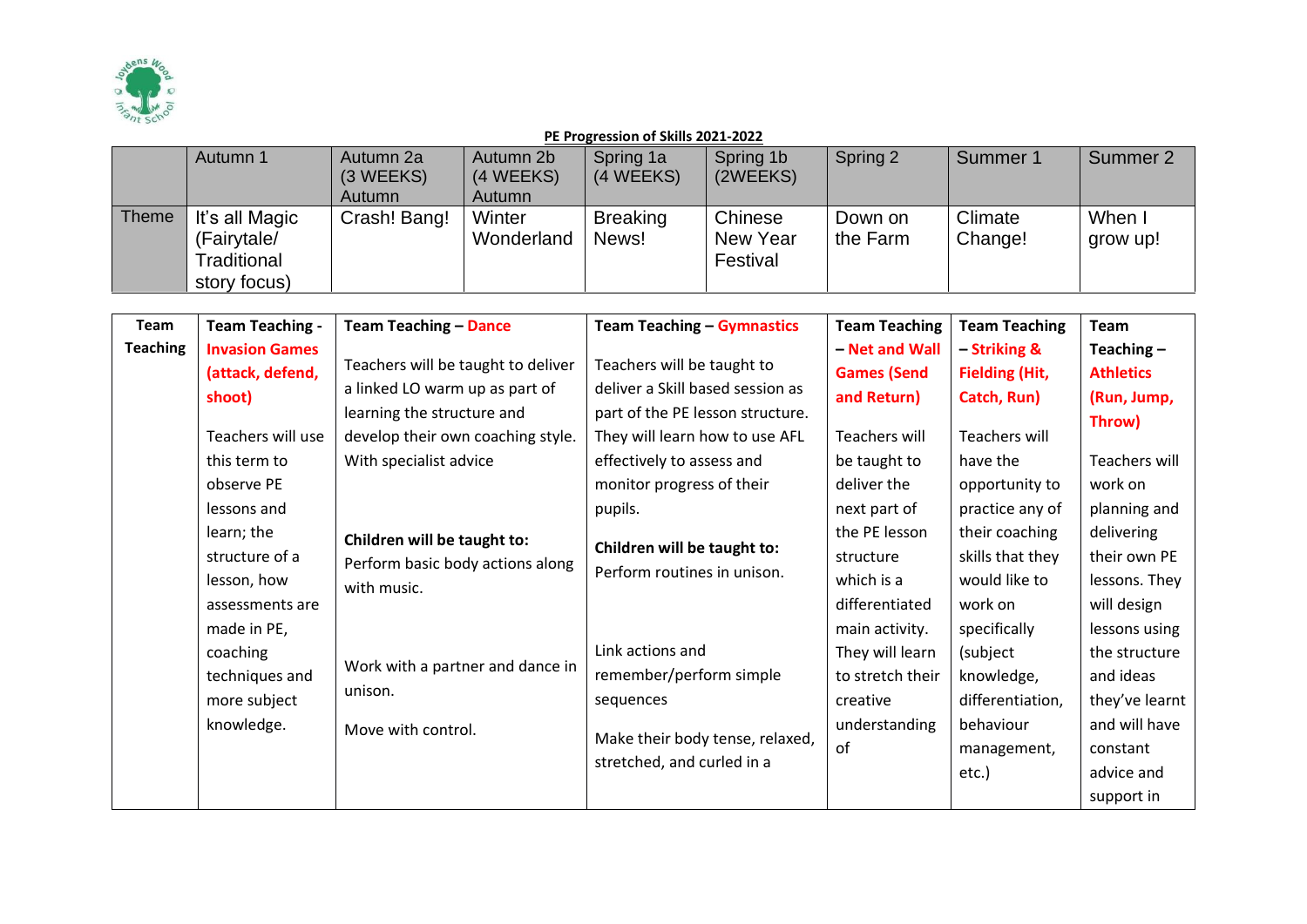

|       | Autumn 1       | Autumn 2a     | Autumn 2b  | Spring 1a       | Spring 1b | Spring 2 | Summer 1 | Summer 2 |
|-------|----------------|---------------|------------|-----------------|-----------|----------|----------|----------|
|       |                | (3 WEEKS)     | (4 WEEKS)  | (4 WEEKS)       | (2WEEKS)  |          |          |          |
|       |                | <b>Autumn</b> | Autumn     |                 |           |          |          |          |
| Theme | It's all Magic | Crash! Bang!  | Winter     | <b>Breaking</b> | Chinese   | Down on  | Climate  | When I   |
|       | (Fairytale/    |               | Wonderland | News!           | New Year  | the Farm | Change!  | grow up! |
|       | Traditional    |               |            |                 | Festival  |          |          |          |
|       | story focus)   |               |            |                 |           |          |          |          |

| Engage in       | Recognise that dances can have | variety of moves performed | differentiation |                  | each lesson    |
|-----------------|--------------------------------|----------------------------|-----------------|------------------|----------------|
| competitive     | themes and stories             | accurately.                | in PE           |                  | as it is being |
| activities.     |                                |                            |                 | Children will be | taught. The    |
|                 |                                | Handle apparatus safely.   |                 | taught to: Hit   | last lesson    |
| Roll or slide a |                                |                            | Children will   | objects with     | will be an     |
| beanbag or ball |                                |                            | be taught to:   | their hands or a | observation    |
| with accuracy.  |                                |                            | Send an object  | bat.             | on any PE      |
| Recognise rules |                                |                            | with increased  | Track and        | subject they   |
| and apply them  |                                |                            | confidence      | retrieve a       | wish to        |
| in competitive  |                                |                            | using a hand or | rolling ball.    | teach.         |
| and cooperative |                                |                            | bat             |                  |                |
| games.          |                                |                            |                 |                  |                |
|                 |                                |                            |                 |                  | Children will  |
|                 |                                |                            |                 | Throw and        |                |
|                 |                                |                            | Move towards    | catch a variety  | be taught to:  |
| Work in         |                                |                            | a moving ball   | of balls and     | Begin linking  |
| collaboration   |                                |                            | to return       | objects.         | running with   |
| with others to  |                                |                            |                 |                  | jumping.       |
| score points.   |                                |                            | Select and      | Participate in   | learn and      |
|                 |                                |                            | apply skills to | team games.      |                |
|                 |                                |                            | win points in   |                  | refine a range |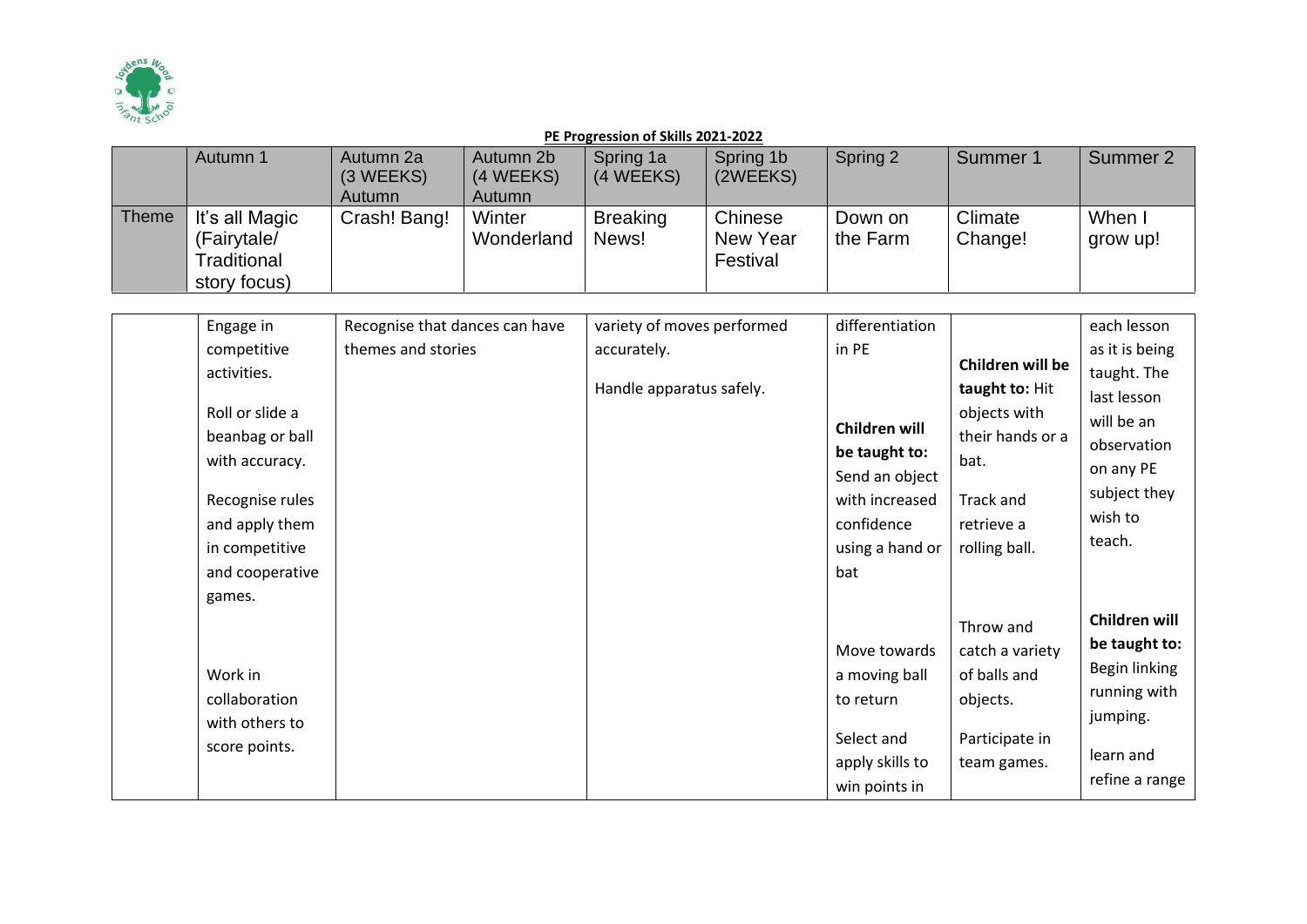

|       | Autumn 1       | Autumn 2a<br>(3 WEEKS) | Autumn 2b<br>(4 WEEKS) | Spring 1a<br>(4 WEEKS) | Spring 1b<br>(2WEEKS) | Spring 2 | Summer 1 | Summer 2 |
|-------|----------------|------------------------|------------------------|------------------------|-----------------------|----------|----------|----------|
|       |                | Autumn                 | Autumn                 |                        |                       |          |          |          |
| Theme | It's all Magic | Crash! Bang!           | Winter                 | <b>Breaking</b>        | Chinese               | Down on  | Climate  | When I   |
|       | (Fairytale/    |                        | Wonderland             | News!                  | New Year              | the Farm | Change!  | grow up! |
|       | Traditional    |                        |                        |                        | Festival              |          |          |          |
|       | story focus)   |                        |                        |                        |                       |          |          |          |

| Bounce a         |  | competitive    | Perform fielding | of running    |
|------------------|--|----------------|------------------|---------------|
| medium sized     |  | games.         | techniques with  | which         |
| ball to self and |  |                | increased        | includes      |
| attempt to       |  | Identify space | control and      | varying       |
| bounce to others |  | to be able to  | coordination     | pathways and  |
| Attempt to       |  | send a ball.   | Run between      | speeds.       |
| intercept and    |  | Develop their  | bases or learn   | Develop       |
| catch a thrown   |  | hand eye       | new ways to      | throwing      |
| ball/object      |  | coordination   | score points in  | techniques to |
|                  |  | skills.        | team games.      | send objects  |
|                  |  |                |                  | over long     |
|                  |  |                |                  | distances.    |
|                  |  |                |                  | Copy and      |
|                  |  |                |                  | repeat basic  |
|                  |  |                |                  | movements     |
|                  |  |                |                  | for extended  |
|                  |  |                |                  | periods of    |
|                  |  |                |                  | time to       |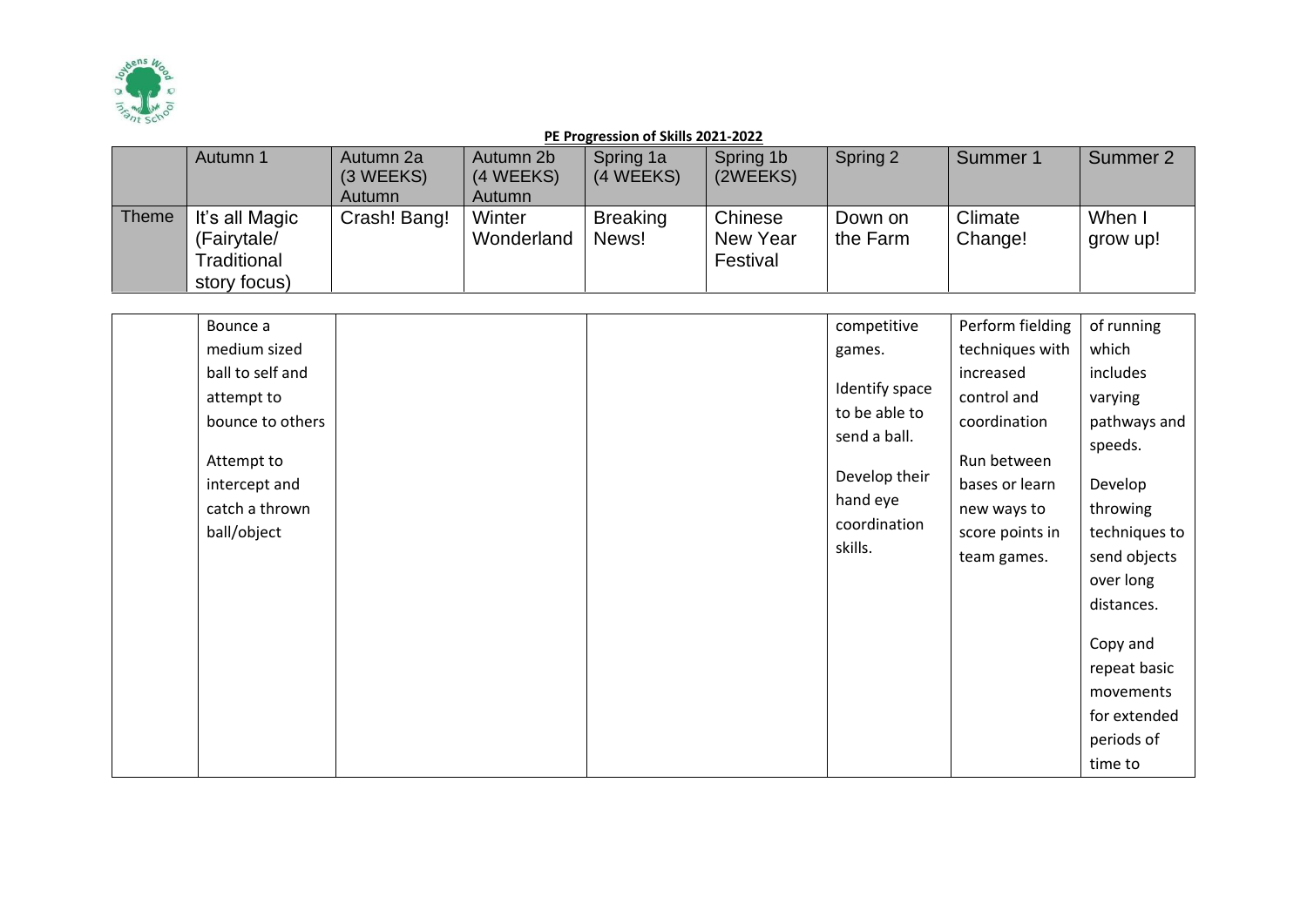

|              | Autumn 1       | Autumn 2a<br>(3 WEEKS) | Autumn 2b<br>(4 WEEKS) | Spring 1a<br>(4 WEEKS) | Spring 1b<br>(2WEEKS) | Spring 2 | Summer 1 | Summer 2 |
|--------------|----------------|------------------------|------------------------|------------------------|-----------------------|----------|----------|----------|
|              |                |                        |                        |                        |                       |          |          |          |
|              |                | Autumn                 | Autumn                 |                        |                       |          |          |          |
| <b>Theme</b> | It's all Magic | Crash! Bang!           | Winter                 | <b>Breaking</b>        | Chinese               | Down on  | Climate  | When I   |
|              | (Fairytale/    |                        | Wonderland             | News!                  | New Year              | the Farm | Change!  | grow up! |
|              | Traditional    |                        |                        |                        | Festival              |          |          |          |
|              | story focus)   |                        |                        |                        |                       |          |          |          |

|            |                       |                               |                          |                    |                      | develop             |
|------------|-----------------------|-------------------------------|--------------------------|--------------------|----------------------|---------------------|
|            |                       |                               |                          |                    |                      | stamina.            |
|            |                       |                               |                          |                    |                      |                     |
|            |                       |                               |                          |                    |                      | Demonstrate         |
|            |                       |                               |                          |                    |                      | the                 |
|            |                       |                               |                          |                    |                      | awareness           |
|            |                       |                               |                          |                    |                      | for the need        |
|            |                       |                               |                          |                    |                      | to improve          |
|            |                       |                               |                          |                    |                      | and attempt         |
|            |                       |                               |                          |                    |                      | to improve.         |
|            |                       |                               |                          |                    |                      |                     |
|            |                       |                               |                          |                    |                      |                     |
|            |                       |                               |                          |                    |                      | Participate as      |
|            |                       |                               |                          |                    |                      | a team in           |
|            |                       |                               |                          |                    |                      | running             |
|            |                       |                               |                          |                    |                      | relays.             |
|            |                       |                               |                          |                    |                      |                     |
| <b>PPA</b> | PPA Cover-            | <b>PPA Cover - Gymnastics</b> | <b>PPA Cover - Dance</b> | <b>PPA Cover -</b> | <b>PPA Cover-Net</b> | <b>PPA Cover -</b>  |
| Cover      | <b>Invasion Games</b> |                               |                          | <b>Invasion</b>    | and Wall             | <b>Multi Skills</b> |
|            |                       |                               |                          |                    | <b>Games</b>         |                     |
|            |                       |                               |                          |                    |                      |                     |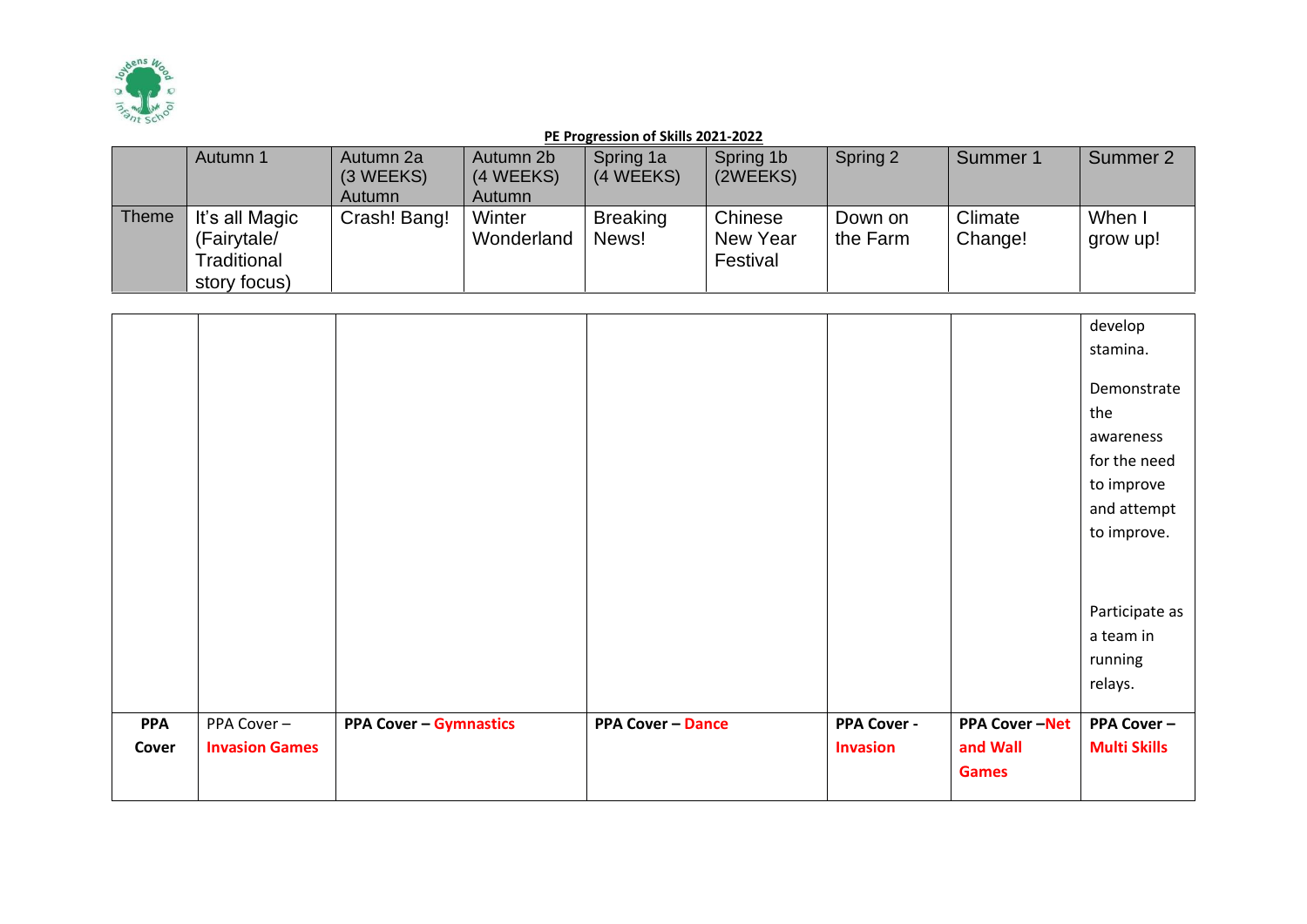

|       | Autumn 1                                                     | Autumn 2a<br>$(3 \, \text{WEEKS})$<br><b>Autumn</b> | Autumn 2b<br>(4 WEEKS)<br>Autumn | Spring 1a<br>(4 WEEKS)   | Spring 1b<br>(2WEEKS)           | Spring 2            | Summer 1           | Summer 2         |
|-------|--------------------------------------------------------------|-----------------------------------------------------|----------------------------------|--------------------------|---------------------------------|---------------------|--------------------|------------------|
| Theme | It's all Magic<br>(Fairytale/<br>Traditional<br>story focus) | Crash! Bang!                                        | Winter<br>Wonderland             | <b>Breaking</b><br>News! | Chinese<br>New Year<br>Festival | Down on<br>the Farm | Climate<br>Change! | When<br>grow up! |

| (attack, defend, | Children will be taught to:                                                                                                                                        | Children will be taught to: With                                                                                                                                                             | <b>Games (attack,</b>                                                                                                                                                     | (send & Return)                                                                                                                                                                                     |                                                                                                                                                                                                  |
|------------------|--------------------------------------------------------------------------------------------------------------------------------------------------------------------|----------------------------------------------------------------------------------------------------------------------------------------------------------------------------------------------|---------------------------------------------------------------------------------------------------------------------------------------------------------------------------|-----------------------------------------------------------------------------------------------------------------------------------------------------------------------------------------------------|--------------------------------------------------------------------------------------------------------------------------------------------------------------------------------------------------|
| shoot)           | Identify and use simple<br>gymnastic actions and shapes                                                                                                            | help, compose a basic<br>movement phrase.                                                                                                                                                    | defend, shoot)<br>Children will                                                                                                                                           | Children will be<br>taught to: Play                                                                                                                                                                 | Children will<br>be taught to:                                                                                                                                                                   |
|                  | Move on, off and over objects<br>with confidence<br>Develop balance and co-<br>ordination when understanding a<br>variety of jumps, balances,<br>shapes and rolls. | Confident to explore space with<br>their dances and movements.<br>Remember and repeat simple<br>movement patterns<br>Use different parts of the body<br>and combine leg with arm<br>actions. | be taught to:<br>Use and apply<br>simple<br>strategies for<br>invasion games<br>To recognise<br>rules and apply<br>them in<br>competitive<br>and<br>cooperative<br>games. | modified<br>net/wall games<br>using throwing<br>and catching<br>skills.<br>Demonstrate<br>some basic<br>sending skills.<br>Send an object<br>with increased<br>confidence<br>using a hand or<br>bat | Apply fitness<br>elements and<br>skills learned<br>to a variety of<br>activities.<br>Develop their<br>fundamental<br>movement<br>skills of<br>balance,<br>coordination,<br>agility and<br>power. |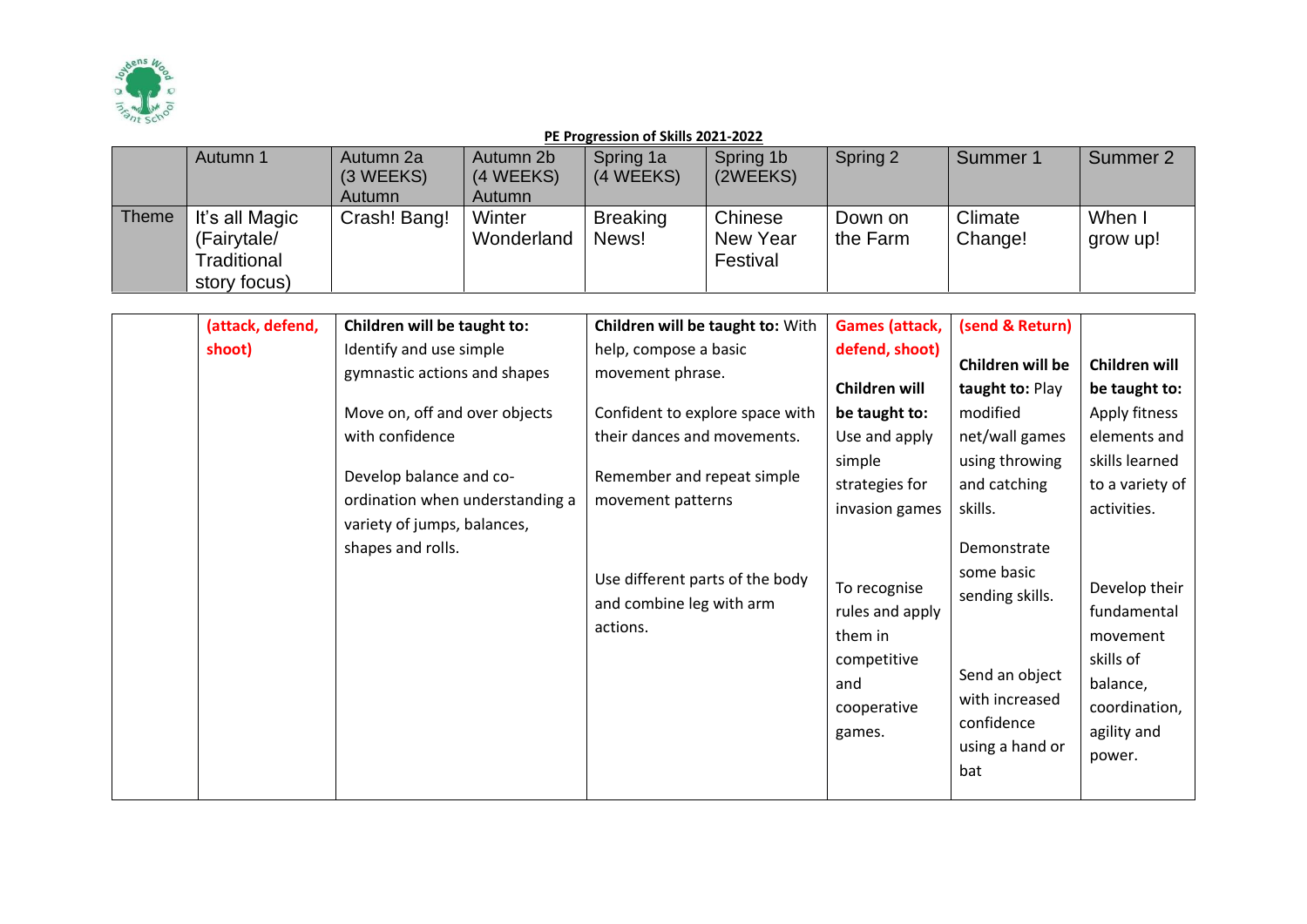

|       | Autumn 1       | Autumn 2a    | Autumn 2b  | Spring 1a       | Spring 1b | Spring 2 | Summer 1 | Summer 2 |
|-------|----------------|--------------|------------|-----------------|-----------|----------|----------|----------|
|       |                | (3 WEEKS)    | (4 WEEKS)  | (4 WEEKS)       | (2WEEKS)  |          |          |          |
|       |                | Autumn       | Autumn     |                 |           |          |          |          |
| Theme | It's all Magic | Crash! Bang! | Winter     | <b>Breaking</b> | Chinese   | Down on  | Climate  | When I   |
|       | (Fairytale/    |              | Wonderland | News!           | New Year  | the Farm | Change!  | grow up! |
|       | Traditional    |              |            |                 | Festival  |          |          |          |
|       | story focus)   |              |            |                 |           |          |          |          |

|  |  | Can send and<br>receive a ball<br>using feet                            | Decide on and<br>play with a<br>dominant hand                                                                      | Take part in<br>competitive<br>team games. |
|--|--|-------------------------------------------------------------------------|--------------------------------------------------------------------------------------------------------------------|--------------------------------------------|
|  |  | Can start to<br>combine skills<br>such as<br>dribbling with<br>passing. | Chase, stop and<br>control balls on<br>the move.<br>Select and apply<br>skills learnt to<br>win points in<br>games |                                            |
|  |  |                                                                         |                                                                                                                    |                                            |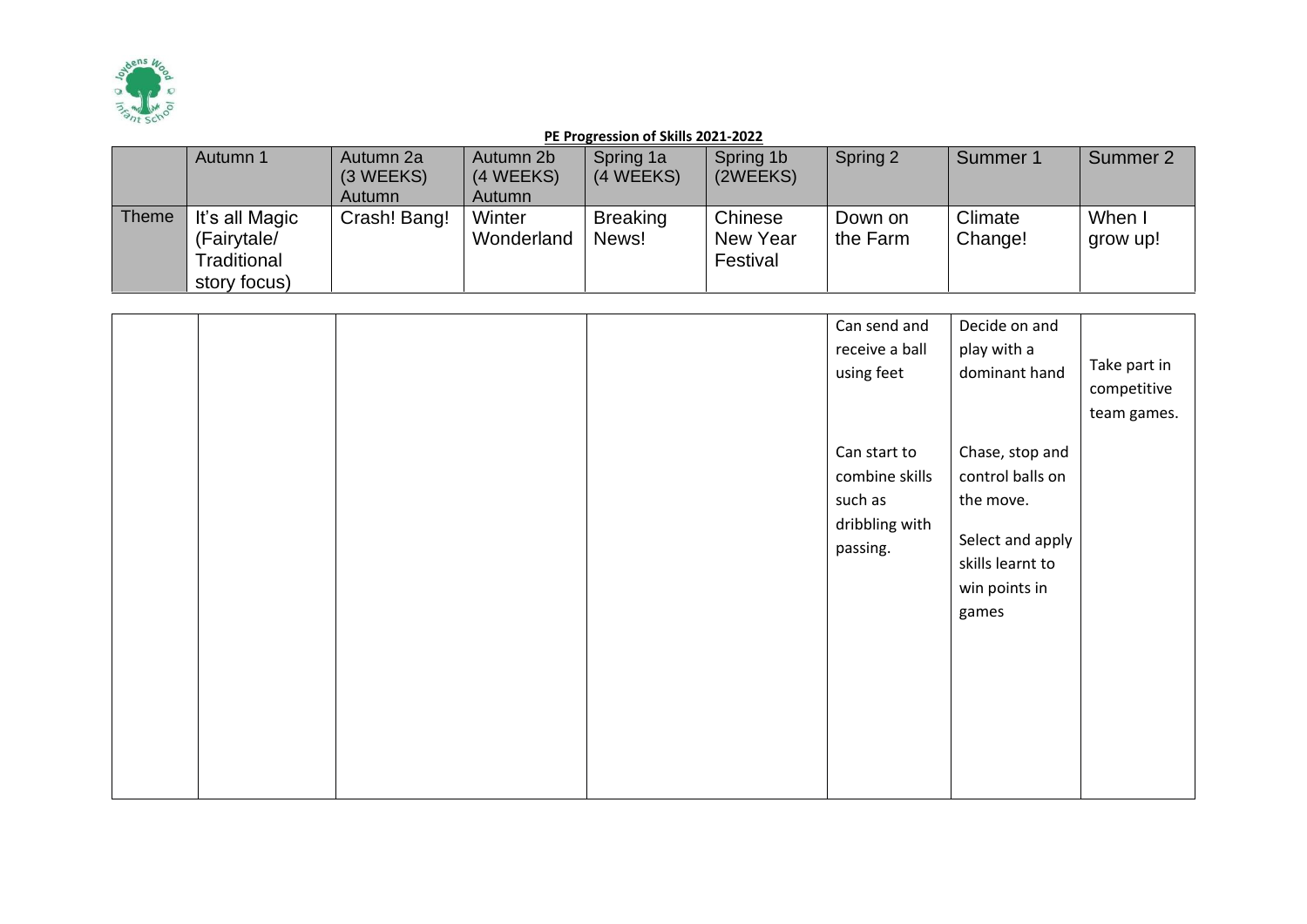

| Autumn 1                                                                     | Autumn 2a<br>(3 WEEKS)<br>Autumn | Autumn 2b<br>(4 WEEKS)<br>Autumn | Spring 1a<br>(4 WEEKS)   | Spring 1b<br>(2WEEKS)           | Spring 2            | Summer 1           | Summer 2           |
|------------------------------------------------------------------------------|----------------------------------|----------------------------------|--------------------------|---------------------------------|---------------------|--------------------|--------------------|
| <b>Theme</b><br>It's all Magic<br>(Fairytale/<br>Traditional<br>story focus) | Crash! Bang!                     | Winter<br>Wonderland             | <b>Breaking</b><br>News! | Chinese<br>New Year<br>Festival | Down on<br>the Farm | Climate<br>Change! | When I<br>grow up! |

|                                  |                                                                                                                                                        |                                                                                                                                                                                                                  | Year 2                                                                                                                                                                                                      |                                                                                                                                                                                             |                                                                                                                                                                                                              |                                                                                                                                                                                        |
|----------------------------------|--------------------------------------------------------------------------------------------------------------------------------------------------------|------------------------------------------------------------------------------------------------------------------------------------------------------------------------------------------------------------------|-------------------------------------------------------------------------------------------------------------------------------------------------------------------------------------------------------------|---------------------------------------------------------------------------------------------------------------------------------------------------------------------------------------------|--------------------------------------------------------------------------------------------------------------------------------------------------------------------------------------------------------------|----------------------------------------------------------------------------------------------------------------------------------------------------------------------------------------|
| <b>Sporting</b><br><b>Events</b> |                                                                                                                                                        |                                                                                                                                                                                                                  |                                                                                                                                                                                                             |                                                                                                                                                                                             |                                                                                                                                                                                                              | Spots Day -<br><b>TBC</b>                                                                                                                                                              |
| <b>Key</b><br><b>Vocab</b>       | Roll, slide,<br>accuracy, rules,<br>competitive,<br>cooperative,<br>bounce,<br>intercept, throw,<br>dribbling,<br>passing,<br>catching,<br>throwing, . | Action, dance, movement,<br>expression, imagination, beat,<br>choreography, unison, control,<br>theme, story, action, shape,<br>confidence, balance,<br>coordination, rolls, sequences,<br>control, consistency. | Movement, apparatus, co-<br>ordination, balance, rhythm,<br>jump, travel, rolls, beat,<br>pattern, speed, movement,<br>sequence, unison, routine,<br>relaxed, stretches, curled,<br>compose, core strength. | Hand, bat,<br>send, return,<br>receive, space,<br>tracking,<br>throwing,<br>catching,<br>serving, co-<br>ordination,<br>invasion, rules,<br>dribbling,<br>passing,<br>opponents,<br>tactics | Hit, track,<br>retrieve, roll.<br>Throw, catch,<br>fielding, control,<br>run, throwing,<br>bowling,<br>feeding,<br>catching,<br>sending,<br>dominant,<br>chase, stop,<br>control,<br>boundaries,<br>agility. | Stat, stop,<br>power,<br>speed,<br>balance,<br>agility, race,<br>obstacles,<br>throw,<br>distance,<br>accuracy,<br>jumping,<br>hopping,<br>skipping,<br>running,<br>walking,<br>relay. |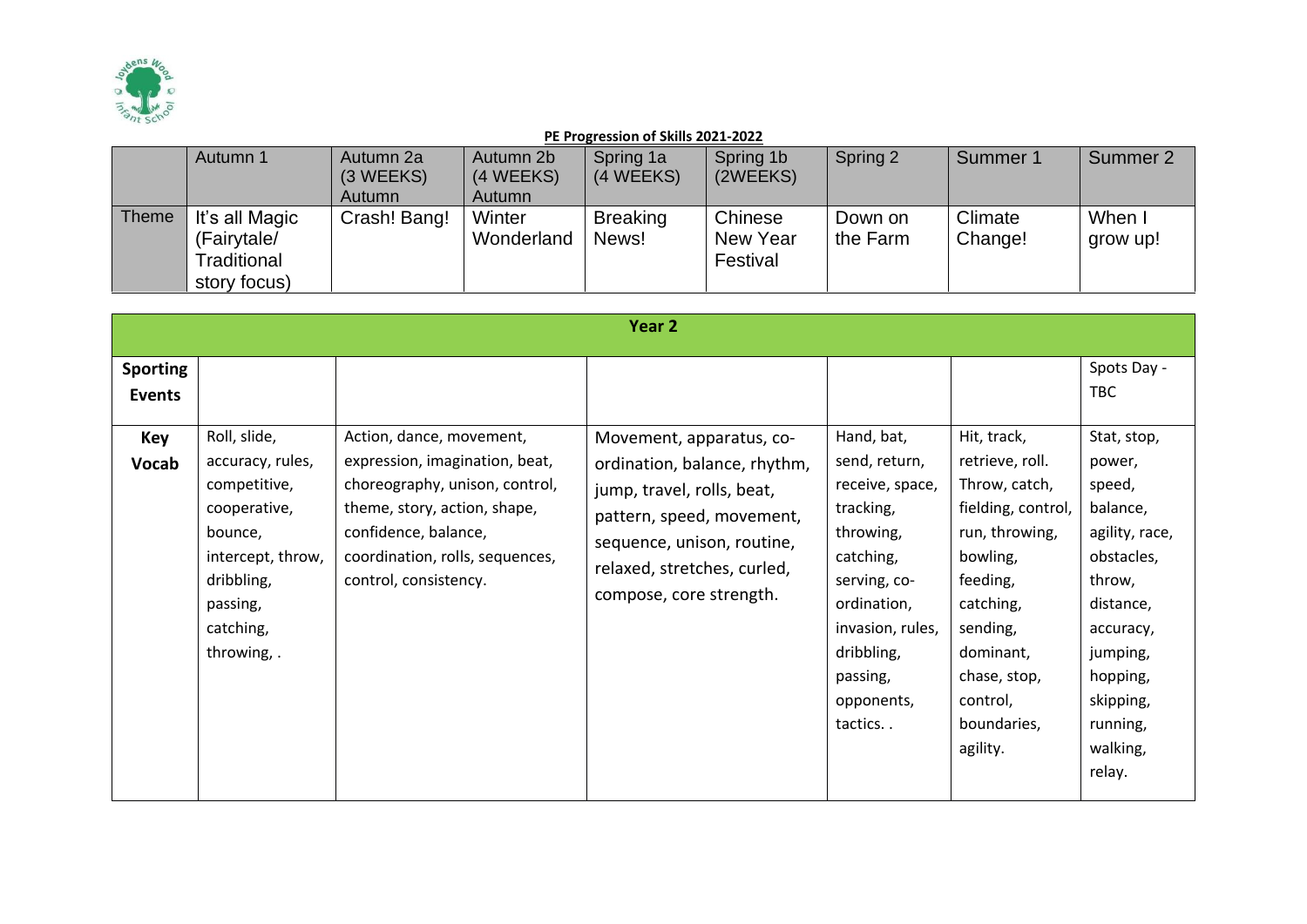

|       | Autumn 1       | Autumn 2a<br>(3 WEEKS) | Autumn 2b<br>(4 WEEKS) | Spring 1a<br>(4 WEEKS) | Spring 1b<br>(2WEEKS) | Spring 2 | Summer 1 | Summer 2 |
|-------|----------------|------------------------|------------------------|------------------------|-----------------------|----------|----------|----------|
|       |                | Autumn                 | Autumn                 |                        |                       |          |          |          |
| Theme | It's all Magic | Crash! Bang!           | Winter                 | <b>Breaking</b>        | Chinese               | Down on  | Climate  | When I   |
|       | (Fairytale/    |                        | Wonderland             | News!                  | New Year              | the Farm | Change!  | grow up! |
|       | Traditional    |                        |                        |                        | Festival              |          |          |          |
|       | story focus)   |                        |                        |                        |                       |          |          |          |

| Team<br><b>Teaching</b> | Team Teaching -<br><b>Invasion Games</b><br>(Attack, Defend,<br>Shoot)<br>Teachers will use<br>this term to<br>observe PE<br>lessons and<br>learn; the<br>structure of a<br>lesson, how<br>assessments are<br>made in PE,<br>coaching<br>techniques and<br>more subject<br>knowledge. | <b>Team Teaching - Dance</b><br>Teachers will be taught to deliver<br>a linked LO warm up as part of<br>learning the structure and<br>develop their own coaching style.<br>With specialist advice<br>Children will be taught to:<br>Perform movements with<br>expression<br>Attempt to work as part of a<br>group to perform a dance<br>Move with imagination and<br>respond to the music. | <b>Team Teaching - Gymnastics</b><br>Teachers will be taught to<br>deliver a Skill based session as<br>part of the PE lesson structure.<br>They will learn how to use AFL<br>effectively to assess and<br>monitor progress of their<br>pupils.<br>Children will be taught to:<br>Show contrasts in gymnastics<br>shapes and actions.<br>Can perform a variety of<br>shapes, jumps, rolls and<br>balances with accuracy and<br>good techniques. | <b>Team Teaching</b><br>- Net and Wall<br><b>Games (Send</b><br>and Return)<br>Teachers will<br>be taught to<br>deliver the<br>next part of<br>the PE lesson<br>structure<br>which is a<br>differentiated<br>main activity.<br>They will learn<br>to stretch their<br>creative<br>understanding<br>of | <b>Team Teaching</b><br>- Striking &<br><b>Fielding (Hit,</b><br>Catch, Run)<br>Teachers will<br>have the<br>opportunity to<br>practice any of<br>their coaching<br>skills that they<br>would like to<br>work on<br>specifically<br>(subject<br>knowledge,<br>differentiation,<br>behaviour<br>management,<br>etc.) | Team<br>Teaching $-$<br><b>Athletics</b><br>(Run, Jump,<br>throw)<br>Teachers will<br>work on<br>planning and<br>delivering<br>their own PE<br>lessons. They<br>will design<br>lessons using<br>the structure<br>and ideas<br>they've learnt<br>and will have<br>constant<br>advice and<br>support in |
|-------------------------|---------------------------------------------------------------------------------------------------------------------------------------------------------------------------------------------------------------------------------------------------------------------------------------|--------------------------------------------------------------------------------------------------------------------------------------------------------------------------------------------------------------------------------------------------------------------------------------------------------------------------------------------------------------------------------------------|------------------------------------------------------------------------------------------------------------------------------------------------------------------------------------------------------------------------------------------------------------------------------------------------------------------------------------------------------------------------------------------------------------------------------------------------|-------------------------------------------------------------------------------------------------------------------------------------------------------------------------------------------------------------------------------------------------------------------------------------------------------|---------------------------------------------------------------------------------------------------------------------------------------------------------------------------------------------------------------------------------------------------------------------------------------------------------------------|-------------------------------------------------------------------------------------------------------------------------------------------------------------------------------------------------------------------------------------------------------------------------------------------------------|
|-------------------------|---------------------------------------------------------------------------------------------------------------------------------------------------------------------------------------------------------------------------------------------------------------------------------------|--------------------------------------------------------------------------------------------------------------------------------------------------------------------------------------------------------------------------------------------------------------------------------------------------------------------------------------------------------------------------------------------|------------------------------------------------------------------------------------------------------------------------------------------------------------------------------------------------------------------------------------------------------------------------------------------------------------------------------------------------------------------------------------------------------------------------------------------------|-------------------------------------------------------------------------------------------------------------------------------------------------------------------------------------------------------------------------------------------------------------------------------------------------------|---------------------------------------------------------------------------------------------------------------------------------------------------------------------------------------------------------------------------------------------------------------------------------------------------------------------|-------------------------------------------------------------------------------------------------------------------------------------------------------------------------------------------------------------------------------------------------------------------------------------------------------|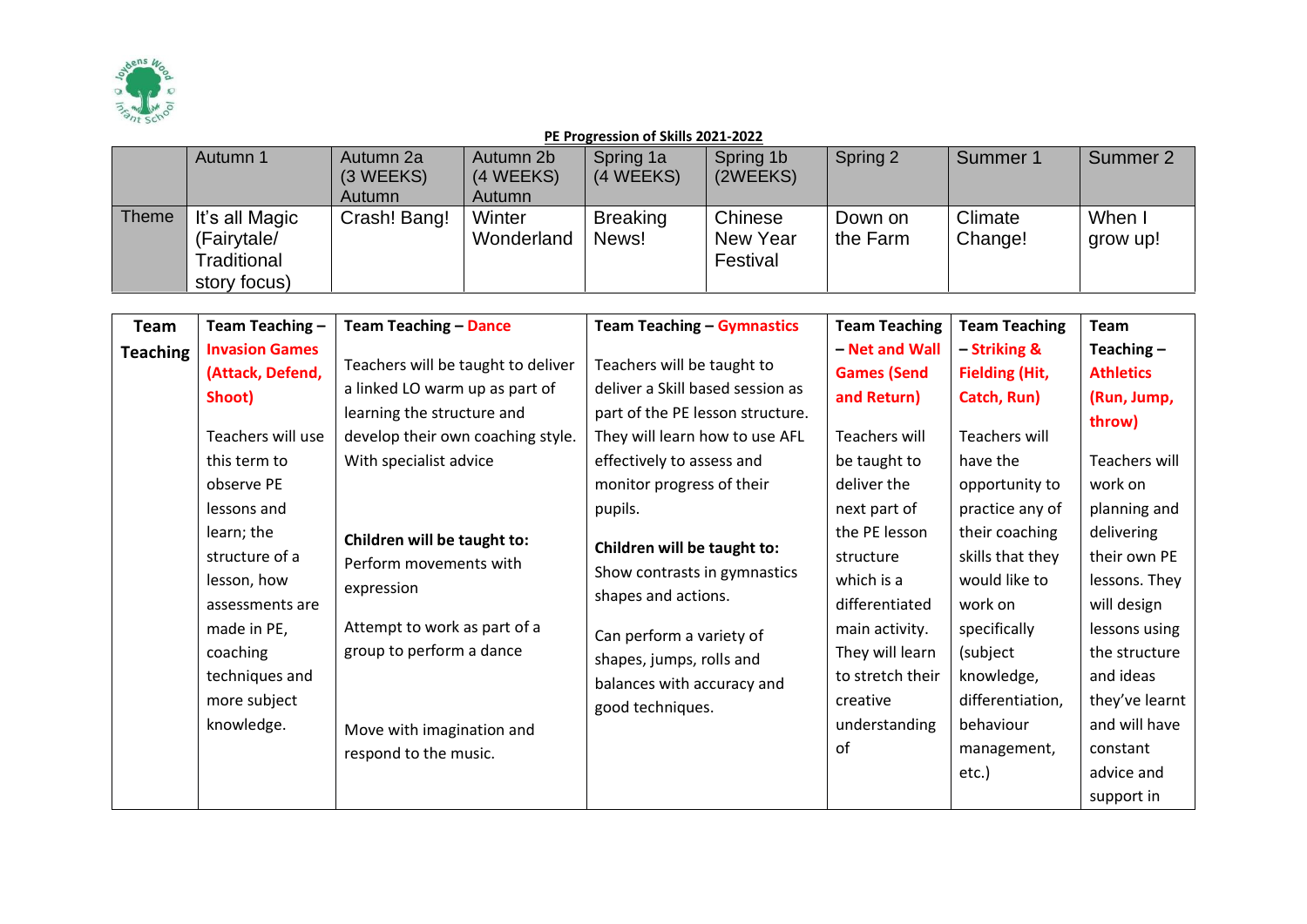

|       | Autumn 1       | Autumn 2a<br>(3 WEEKS) | Autumn 2b<br>(4 WEEKS) | Spring 1a<br>(4 WEEKS) | Spring 1b<br>(2WEEKS) | Spring 2 | Summer 1 | Summer 2 |
|-------|----------------|------------------------|------------------------|------------------------|-----------------------|----------|----------|----------|
|       |                | <b>Autumn</b>          | Autumn                 |                        |                       |          |          |          |
| Theme | It's all Magic | Crash! Bang!           | Winter                 | <b>Breaking</b>        | Chinese               | Down on  | Climate  | When I   |
|       | (Fairytale/    |                        | Wonderland             | News!                  | New Year              | the Farm | Change!  | grow up! |
|       | Traditional    |                        |                        |                        | Festival              |          |          |          |
|       | story focus)   |                        |                        |                        |                       |          |          |          |

| Children will be   |                                 | Attempt to use rhythm whilst | differentiation                    | Children will be                     | each lesson    |
|--------------------|---------------------------------|------------------------------|------------------------------------|--------------------------------------|----------------|
| taught to:         |                                 | performing a sequence.       | in PE                              | taught to:                           | as it is being |
|                    | Explore and use basic           |                              |                                    | Develop hitting                      | taught. The    |
|                    | choreography including; levels, |                              | Children will                      | skills with a                        | last lesson    |
| Work with a        | speed changes and cannon.       | Use core strength to link    | be taught to:                      | variety of bats.                     | will be an     |
| partner and in     |                                 | gymnastics elements.         | Be able to                         |                                      | observation    |
| small groups to    |                                 |                              | track the path<br>of a ball over a | Practice                             | on any PE      |
| develop skills.    |                                 |                              | bench, line or                     | bowling/feeding<br>the ball to other | subject they   |
|                    |                                 |                              | net.                               |                                      | wish to        |
|                    |                                 |                              |                                    | players.                             | teach.         |
| Can send and       |                                 |                              | Be able to hit a                   |                                      |                |
| receive a ball     |                                 |                              | ball with hand                     |                                      |                |
| using feet as well |                                 |                              | or racquet                         | Work in small                        | Children will  |
| as hands.          |                                 |                              | with some                          | groups to field                      | be taught to:  |
|                    |                                 |                              | consistency.                       | accurately.                          | Develop        |
|                    |                                 |                              |                                    |                                      | power,         |
|                    |                                 |                              |                                    |                                      | agility,       |
| Link               |                                 |                              | Play modified                      | Attempt to play                      | coordination   |
| combinations of    |                                 |                              | net/wall                           | the roll of                          | and balance    |
| skills e.g.        |                                 |                              | games using                        |                                      |                |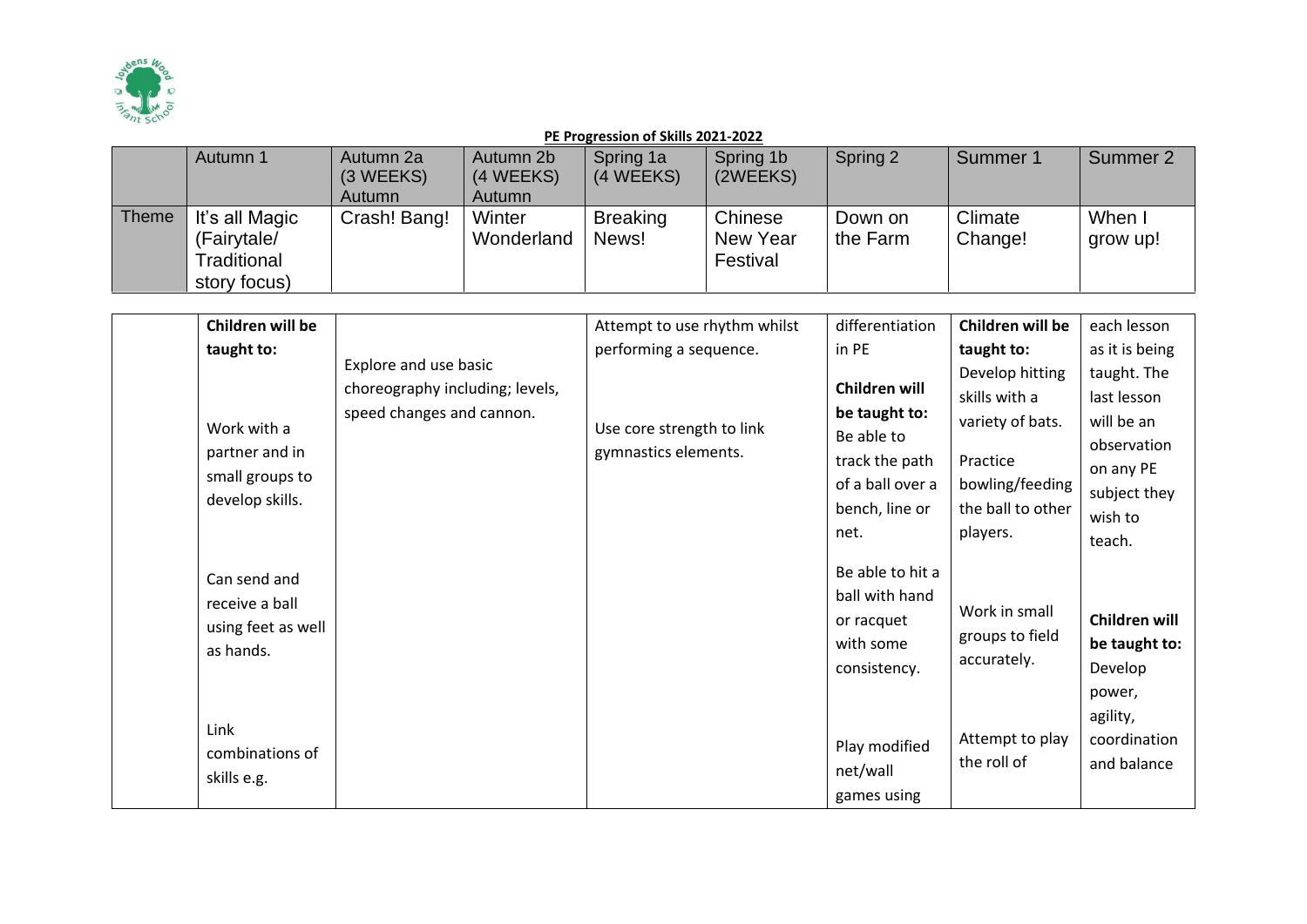

|       | Autumn 1                                                     | Autumn 2a<br>(3 WEEKS)<br><b>Autumn</b> | Autumn 2b<br>(4 WEEKS)<br>Autumn | Spring 1a<br>(4 WEEKS)   | Spring 1b<br>(2WEEKS)           | Spring 2            | Summer 1           | Summer 2           |
|-------|--------------------------------------------------------------|-----------------------------------------|----------------------------------|--------------------------|---------------------------------|---------------------|--------------------|--------------------|
| Theme | It's all Magic<br>(Fairytale/<br>Traditional<br>story focus) | Crash! Bang!                            | Winter<br>Wonderland             | <b>Breaking</b><br>News! | Chinese<br>New Year<br>Festival | Down on<br>the Farm | Climate<br>Change! | When I<br>grow up! |

| dribbling and                                      |  | throwing and                                                                                 | wicket keeper                                                      | over a variety                                                                                                                                                                                 |
|----------------------------------------------------|--|----------------------------------------------------------------------------------------------|--------------------------------------------------------------------|------------------------------------------------------------------------------------------------------------------------------------------------------------------------------------------------|
| passing.                                           |  | catching skills.                                                                             | or backstop                                                        | of activities.                                                                                                                                                                                 |
| Apply catching<br>and throwing<br>skills to games. |  | Demonstrate<br>some basic<br>sending skills.<br>Start games<br>using basic<br>serving skills | Make attempts<br>to catch balls<br>that have been<br>hit by a bat. | Can negotiate<br>obstacles<br>showing<br>increased<br>control of<br>body and<br>limbs.<br>Throw and<br>handle a<br>variety of<br>objects<br>including<br>quoits,<br>beanbags,<br>balls, hoops. |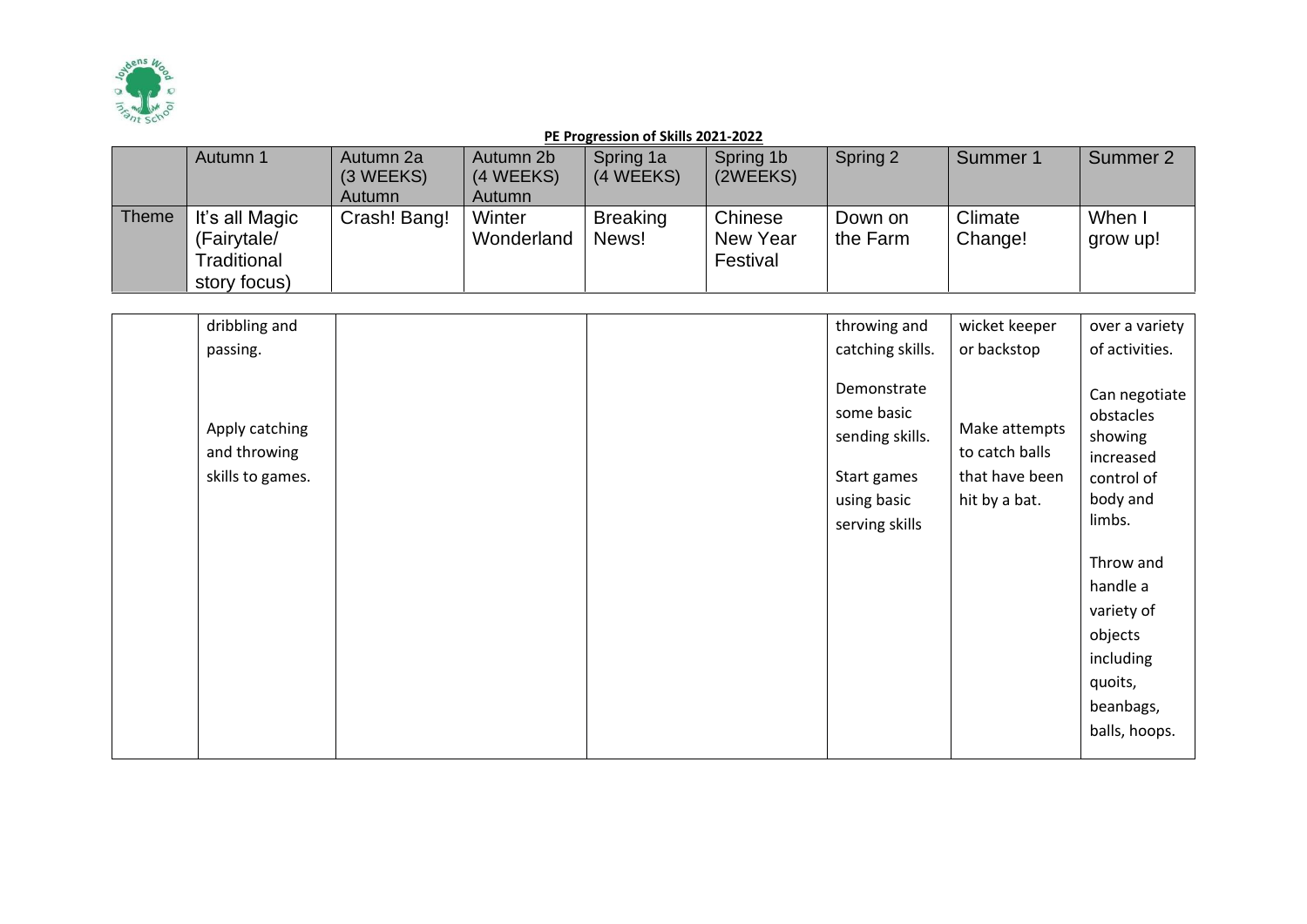

|       | Autumn 1       | Autumn 2a     | Autumn 2b  | Spring 1a       | Spring 1b | Spring 2 | Summer 1 | Summer 2 |
|-------|----------------|---------------|------------|-----------------|-----------|----------|----------|----------|
|       |                | (3 WEEKS)     | (4 WEEKS)  | (4 WEEKS)       | (2WEEKS)  |          |          |          |
|       |                | <b>Autumn</b> | Autumn     |                 |           |          |          |          |
| Theme | It's all Magic | Crash! Bang!  | Winter     | <b>Breaking</b> | Chinese   | Down on  | Climate  | When I   |
|       | (Fairytale/    |               | Wonderland | News!           | New Year  | the Farm | Change!  | grow up! |
|       | Traditional    |               |            |                 | Festival  |          |          |          |
|       | story focus)   |               |            |                 |           |          |          |          |

| <b>PPA</b> | <b>Plugging gaps</b> | <b>PPA Cover - Gymnastics</b>                                                                                                                                        | <b>PPA Cover - Dance</b>                                                                                                                                               | <b>PPA Cover -</b>                                                                                                      | <b>PPA Cover-Net</b>                                                                                        | <b>PPA Cover -</b>                                                                         |
|------------|----------------------|----------------------------------------------------------------------------------------------------------------------------------------------------------------------|------------------------------------------------------------------------------------------------------------------------------------------------------------------------|-------------------------------------------------------------------------------------------------------------------------|-------------------------------------------------------------------------------------------------------------|--------------------------------------------------------------------------------------------|
|            | from year 1.         |                                                                                                                                                                      |                                                                                                                                                                        | <b>Invasion</b><br><b>Games</b>                                                                                         | and Wall<br><b>Games (Send</b>                                                                              | <b>PRODUCTION</b>                                                                          |
|            |                      | Children will be taught to:<br>Create, remember and repeat<br>simple sequences.<br>Comment on aspects of own and<br>others performances.<br>Perform with control and | Children will be taught to:<br>Perform with control and<br>balance, demonstrating good<br>co-ordination.<br>Select movements that show a<br>clear understanding of the | (Attack,<br>Defend,<br>Shoot)<br>Children will<br>be taught to:<br>Show<br>awareness of                                 | and Return)<br>Children will be<br>taught to: Use a<br>small range of<br>basic racquet<br>skills.           | <b>PRACTICE</b><br><b>OR</b><br><b>Multi Skills</b>                                        |
|            |                      | consistency basic actions at<br>different speeds and on different<br>levels.                                                                                         | them/story/idea of the dance.<br>Use different parts of the body<br>in isolation and combination.<br>Can find the beat of the song<br>and use counts of 8 effectively  | teammates<br>and opponents<br>in games.<br>Begin to look<br>for space to<br>pass or run<br>into in order to<br>receive. | Play within<br>boundaries.<br>Play continuous<br>competitive<br>games using;<br>throwing and<br>catching or | Where<br>children will<br>be taught to:<br>Apply fitness<br>elements and<br>skills learned |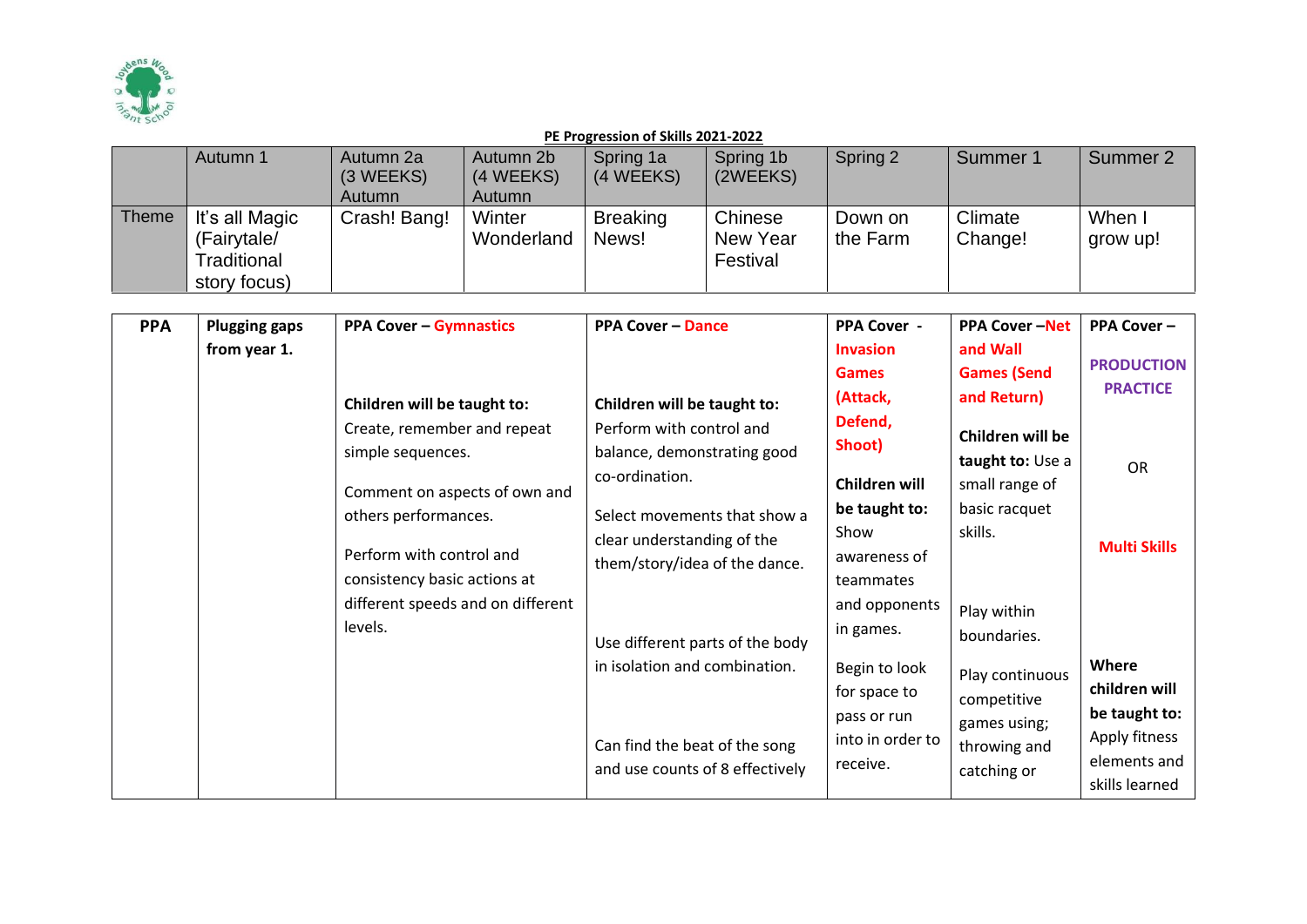

|              | Autumn 1                                                     | Autumn 2a<br>(3 WEEKS) | Autumn 2b<br>(4 WEEKS) | Spring 1a<br>(4 WEEKS)   | Spring 1b<br>(2WEEKS)           | Spring 2            | Summer 1           | Summer 2           |
|--------------|--------------------------------------------------------------|------------------------|------------------------|--------------------------|---------------------------------|---------------------|--------------------|--------------------|
|              |                                                              | <b>Autumn</b>          | Autumn                 |                          |                                 |                     |                    |                    |
| <b>Theme</b> | It's all Magic<br>(Fairytale/<br>Traditional<br>story focus) | Crash! Bang!           | Winter<br>Wonderland   | <b>Breaking</b><br>News! | Chinese<br>New Year<br>Festival | Down on<br>the Farm | Climate<br>Change! | When I<br>grow up! |

|  | within a simple sequence of |                                                                                                                                                                       | some simple                                                                                   | this year to a                                                                                                                                                                         |
|--|-----------------------------|-----------------------------------------------------------------------------------------------------------------------------------------------------------------------|-----------------------------------------------------------------------------------------------|----------------------------------------------------------------------------------------------------------------------------------------------------------------------------------------|
|  | movements.                  | To recognise<br>rules and apply<br>them in<br>competitive<br>and<br>cooperative<br>games.<br>Select and<br>apply simple<br>tactics to win<br>games.<br>Combine skills | hitting.<br>Move with<br>confidence and<br>agility.<br>Provide<br>feedback to<br>their peers. | variety of<br>activities.<br>Develop their<br>fundamental<br>movement<br>skills of<br>balance,<br>coordination,<br>agility and<br>power.<br>Take part in<br>competitive<br>team games. |
|  |                             | such as                                                                                                                                                               |                                                                                               |                                                                                                                                                                                        |